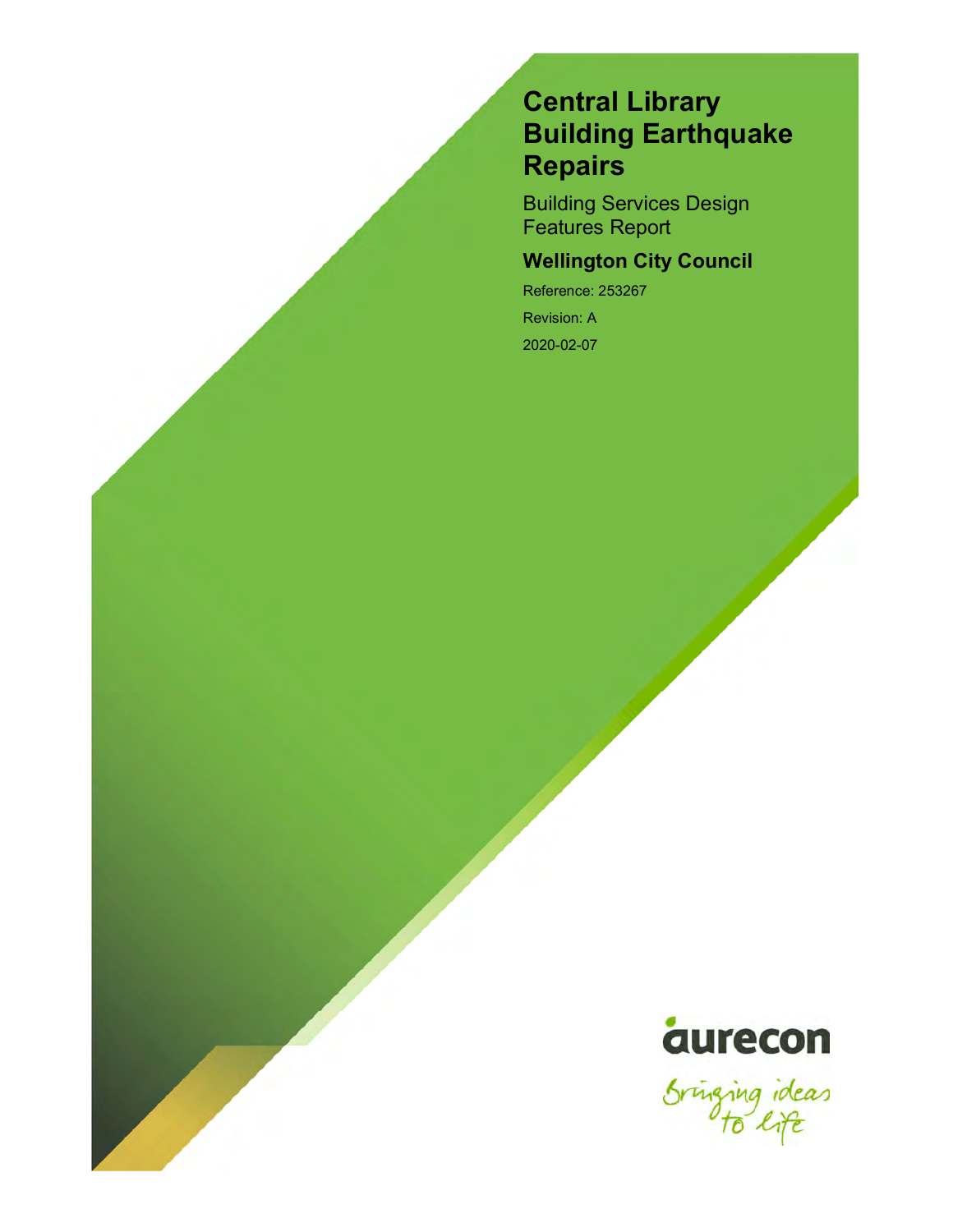# Document control record

Document prepared by:

#### Aurecon New Zealand Limited

Spark Central Level 8, 42-52 Willis Street Wellington 6011 PO Box 1591 Wellington 6140 New Zealand

T +64 4 472 9589

F +64 4 472 9922

E wellington@aurecongroup.com

W aurecongroup.com

A person using Aurecon documents or data accepts the risk of:

- a) Using the documents or data in electronic form without requesting and checking them for accuracy against the original hard copy version.
- b) Using the documents or data for any purpose not agreed to in writing by Aurecon.

|                     | <b>aurecon</b><br><b>Document control</b> |                                                                                                                                                                                                                           |                                                 |                 |                                  |                 |  |  |  |
|---------------------|-------------------------------------------|---------------------------------------------------------------------------------------------------------------------------------------------------------------------------------------------------------------------------|-------------------------------------------------|-----------------|----------------------------------|-----------------|--|--|--|
| <b>Report title</b> |                                           |                                                                                                                                                                                                                           | <b>Building Services Design Features Report</b> |                 |                                  |                 |  |  |  |
|                     | Document code                             |                                                                                                                                                                                                                           | <b>Project number</b>                           |                 | 253267                           |                 |  |  |  |
| File path           |                                           | \\Aurecon.info\shares\NZWLG\Projects\253267 WCC Workplace\03 Project Delivery\05 Building<br>Services\Reports\Wellington Central Library Services Recomm - Update Feb 2020\253267-DFR-<br>BS-0001[A Central Library].docx |                                                 |                 |                                  |                 |  |  |  |
| <b>Client</b>       |                                           | <b>Wellington City Council</b>                                                                                                                                                                                            |                                                 |                 |                                  |                 |  |  |  |
|                     | <b>Client contact</b>                     | Peter Brennan                                                                                                                                                                                                             | <b>Client reference</b>                         |                 |                                  |                 |  |  |  |
| <b>Rev</b>          | Date                                      | <b>Revision details/status</b>                                                                                                                                                                                            | <b>Author</b>                                   | <b>Reviewer</b> | <b>Verifier</b><br>(if required) | <b>Approver</b> |  |  |  |
| A                   | 2020-01-03                                | <b>Feasibility Design Issue</b>                                                                                                                                                                                           | Aurecon                                         | J. Martins      | A. Milne                         | J. Martins      |  |  |  |
|                     |                                           |                                                                                                                                                                                                                           |                                                 |                 |                                  |                 |  |  |  |
|                     |                                           |                                                                                                                                                                                                                           |                                                 |                 |                                  |                 |  |  |  |
|                     |                                           |                                                                                                                                                                                                                           |                                                 |                 |                                  |                 |  |  |  |
|                     | <b>Current revision</b>                   | A                                                                                                                                                                                                                         |                                                 |                 |                                  |                 |  |  |  |

| Approval         |                           |                    |                           |  |  |  |
|------------------|---------------------------|--------------------|---------------------------|--|--|--|
| Author signature |                           | Approver signature |                           |  |  |  |
| Name             | <b>Jack Martins</b>       | Name               | Tony Holden               |  |  |  |
| Title            | <b>Technical Director</b> | Title              | <b>Technical Director</b> |  |  |  |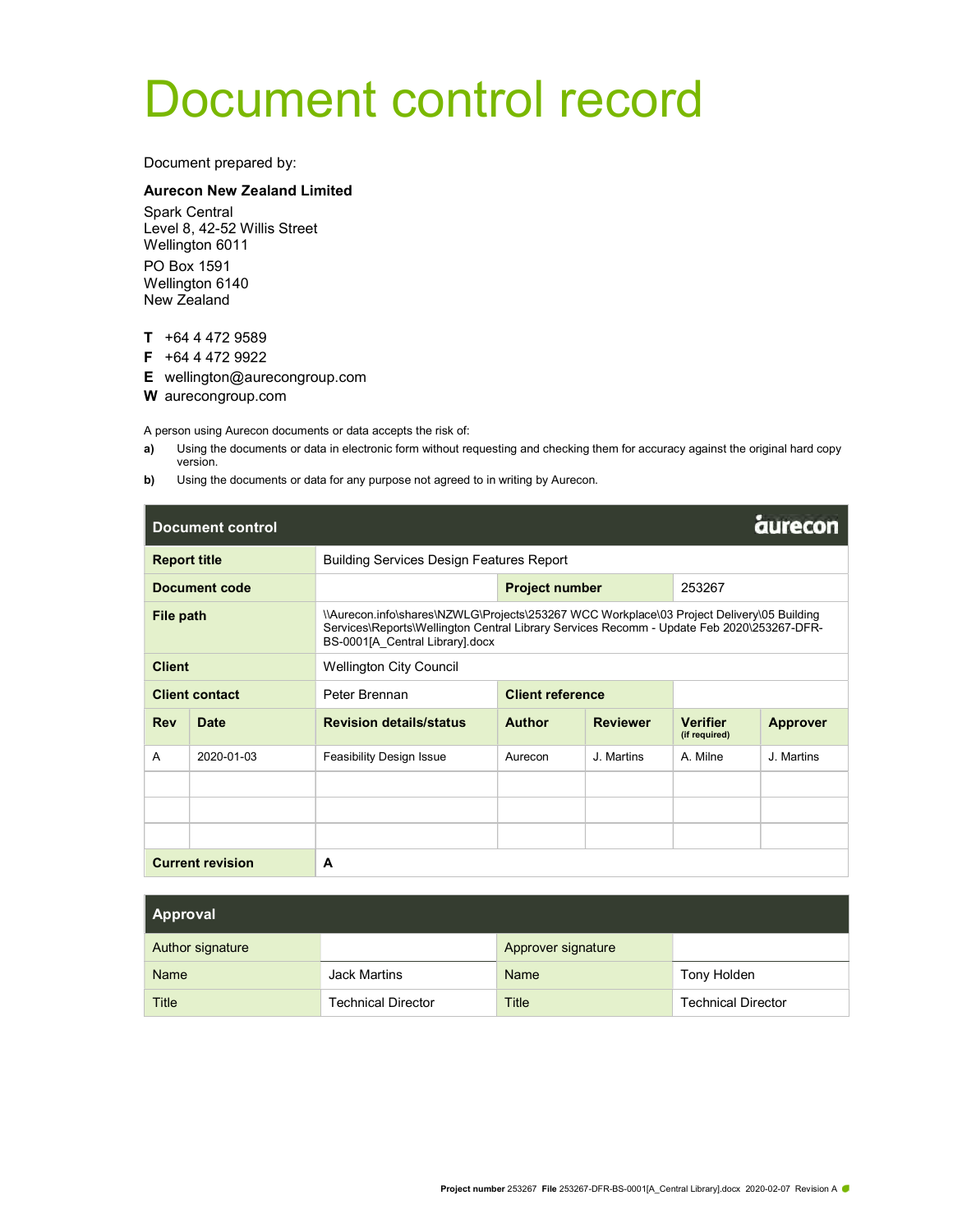# **Contents**

| 1                       |     |                |  |  |  |  |  |  |
|-------------------------|-----|----------------|--|--|--|--|--|--|
|                         | 1.1 |                |  |  |  |  |  |  |
|                         | 1.2 |                |  |  |  |  |  |  |
|                         | 1.3 |                |  |  |  |  |  |  |
|                         | 1.4 |                |  |  |  |  |  |  |
|                         | 1.5 |                |  |  |  |  |  |  |
| $\overline{\mathbf{2}}$ |     |                |  |  |  |  |  |  |
|                         | 2.1 |                |  |  |  |  |  |  |
|                         |     | 2.1.1          |  |  |  |  |  |  |
|                         |     | 2.1.2          |  |  |  |  |  |  |
|                         |     | 2.1.3          |  |  |  |  |  |  |
|                         |     | 2.1.4          |  |  |  |  |  |  |
|                         |     | 2.1.5          |  |  |  |  |  |  |
|                         |     | 2.1.6          |  |  |  |  |  |  |
|                         |     | 2.1.7          |  |  |  |  |  |  |
|                         | 2.2 |                |  |  |  |  |  |  |
|                         |     | 2.2.1          |  |  |  |  |  |  |
|                         |     | 2.2.2          |  |  |  |  |  |  |
|                         | 2.3 |                |  |  |  |  |  |  |
| 3                       |     |                |  |  |  |  |  |  |
|                         | 3.1 |                |  |  |  |  |  |  |
|                         |     | 3.1.1          |  |  |  |  |  |  |
|                         |     | 3.1.2          |  |  |  |  |  |  |
|                         |     | 3.1.3          |  |  |  |  |  |  |
|                         | 3.2 |                |  |  |  |  |  |  |
|                         |     | 3.2.1          |  |  |  |  |  |  |
|                         |     | 3.2.2          |  |  |  |  |  |  |
|                         | 3.3 |                |  |  |  |  |  |  |
| 4                       |     |                |  |  |  |  |  |  |
|                         | 4.1 |                |  |  |  |  |  |  |
|                         |     |                |  |  |  |  |  |  |
|                         |     | 4.1.2          |  |  |  |  |  |  |
|                         |     | 4.1.3          |  |  |  |  |  |  |
|                         |     | 4.1.4          |  |  |  |  |  |  |
|                         |     | 4.1.5          |  |  |  |  |  |  |
|                         |     | 4.1.6          |  |  |  |  |  |  |
|                         | 4.2 |                |  |  |  |  |  |  |
|                         |     | 4.2.1          |  |  |  |  |  |  |
|                         |     | 4.2.2          |  |  |  |  |  |  |
|                         | 4.3 |                |  |  |  |  |  |  |
| 5                       |     |                |  |  |  |  |  |  |
|                         | 5.1 |                |  |  |  |  |  |  |
|                         |     |                |  |  |  |  |  |  |
|                         |     | 5.1.1<br>5.1.2 |  |  |  |  |  |  |
|                         |     |                |  |  |  |  |  |  |

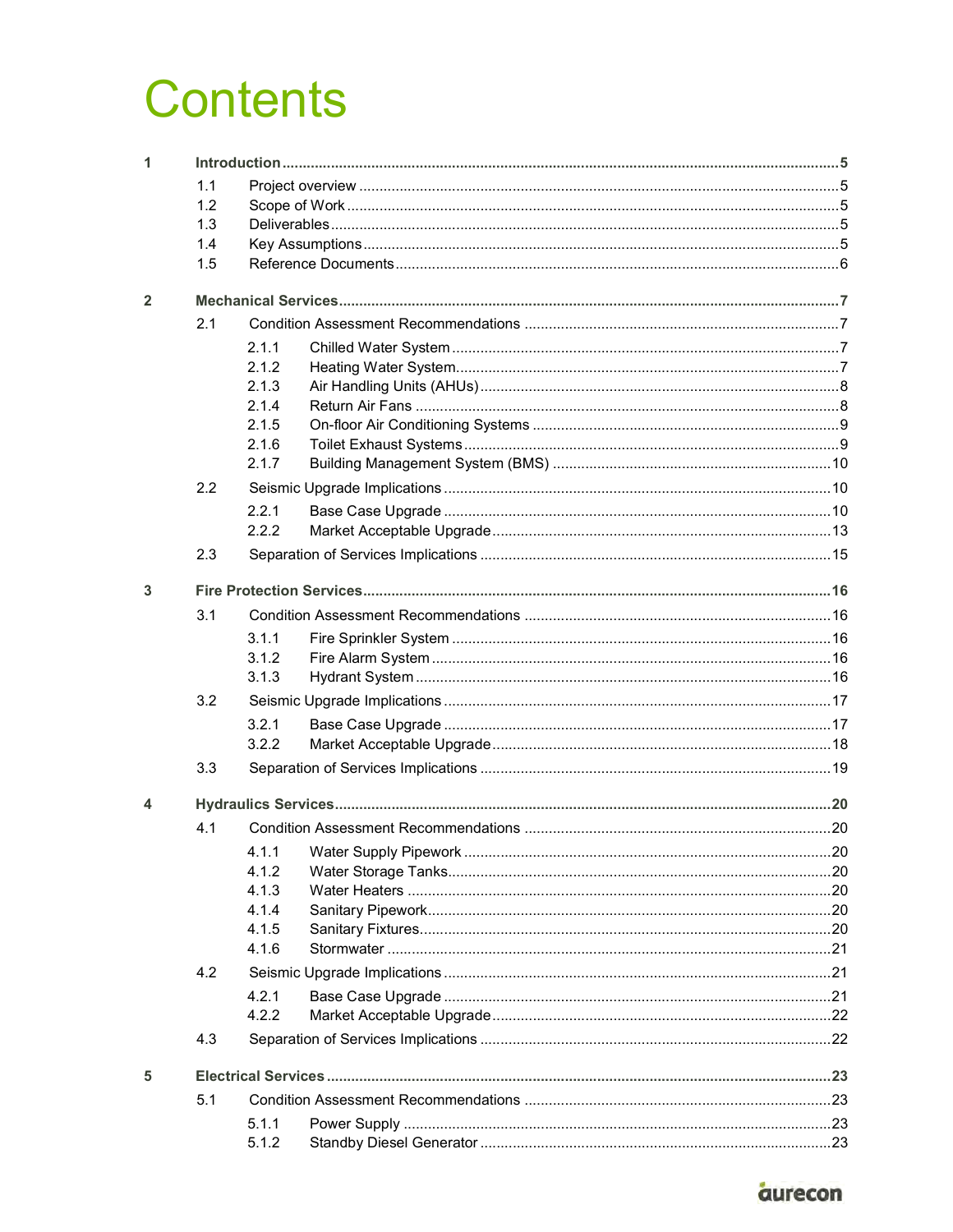|                |     | 5.1.3 |                                                                  |  |
|----------------|-----|-------|------------------------------------------------------------------|--|
|                |     | 5.1.4 |                                                                  |  |
|                |     | 5.1.5 |                                                                  |  |
|                |     | 5.1.6 |                                                                  |  |
|                |     | 5.1.7 |                                                                  |  |
|                | 5.2 |       |                                                                  |  |
|                |     | 5.2.1 |                                                                  |  |
|                | 5.3 |       |                                                                  |  |
| 6              |     |       |                                                                  |  |
|                | 6.1 |       |                                                                  |  |
|                |     | 6.1.1 | Structured Cabling Systems (SCS) and Telecommunication Spaces 27 |  |
|                |     | 6.1.2 |                                                                  |  |
|                | 6.2 |       |                                                                  |  |
|                |     | 6.2.1 |                                                                  |  |
|                | 6.3 |       |                                                                  |  |
| $\overline{7}$ |     |       |                                                                  |  |
|                |     |       |                                                                  |  |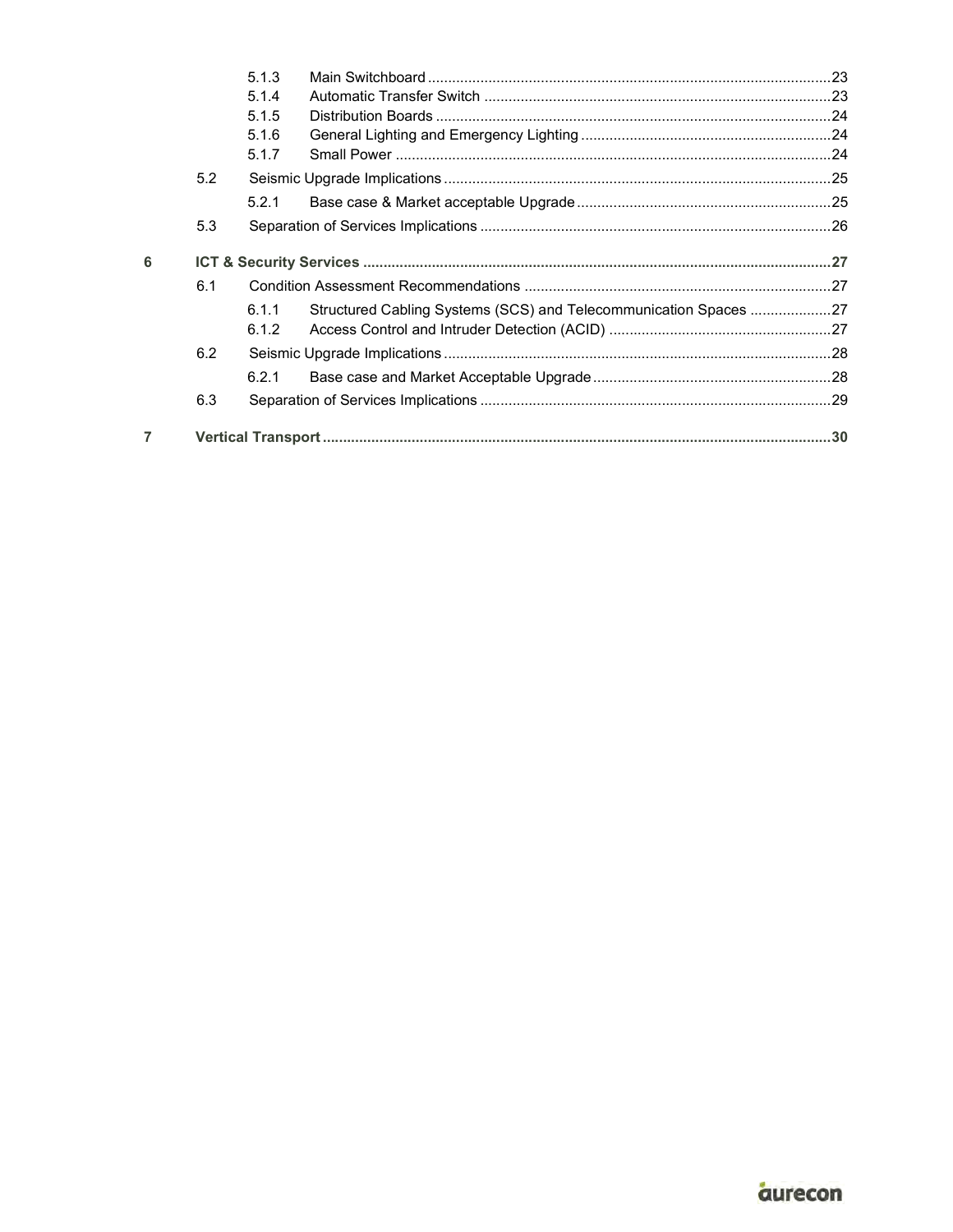# 1 Introduction

### 1.1 Project overview

The Wellington Central Library building has been closed due to low structural NBS rating of this building.

WCC has engaged Aurecon to develop high level structural and building services design schemes for the strengthening of the Central Library to achieve:

- Option  $1 -$  Base case, nominally 40% NBS at IL3;
- Option 2 Market acceptable, nominally 80% NBS at IL3 (if feasible); and
- Option 2A Base isolation variant for Option 2, nominally 80% NBS at IL3 (if feasible).

Aurecon has been tasked to provide structural strengthening advice and building services recommendations for high level costing purposes only. This report is to provide Wellington City Council (WCC) with guidance for building services costing and considers the following:

- **Condition Assessment commentary existing plant that is at end of life and needs to be replaced;**
- **Impact of structural repair schemes on building services elements, including identification of plant that** needs to be added or replaced due to strengthening;
- Commentary regarding re-use versus replacement strategy;
- The impact of separating the precinct services to allow the Library to be a standalone building; and
- Risks and assumptions associated with the above commentary.

### 1.2 Scope of Work

The scope of work for building services is to provide marked up drawings and a report to highlight at a high level the impacts of the structural works. The scope of services includes:

- Mechanical (HVAC)
- **Hydraulics**
- Fire Protection
- **Electrical (including ICT)**

### 1.3 Deliverables

The building services deliverables will generally be as follows:

- Design features report; and
- Marked up Building Services Layout drawings.

### 1.4 Key Assumptions

We have made the following assumptions in the preparation of this document:

- No change to the functional performance requirements within each space, eg types of services supplied to each floor will generally be the same as existing to deliver the same level of service.
- The existing installation generally meets current code requirements, unless otherwise specifically noted within the report / drawings.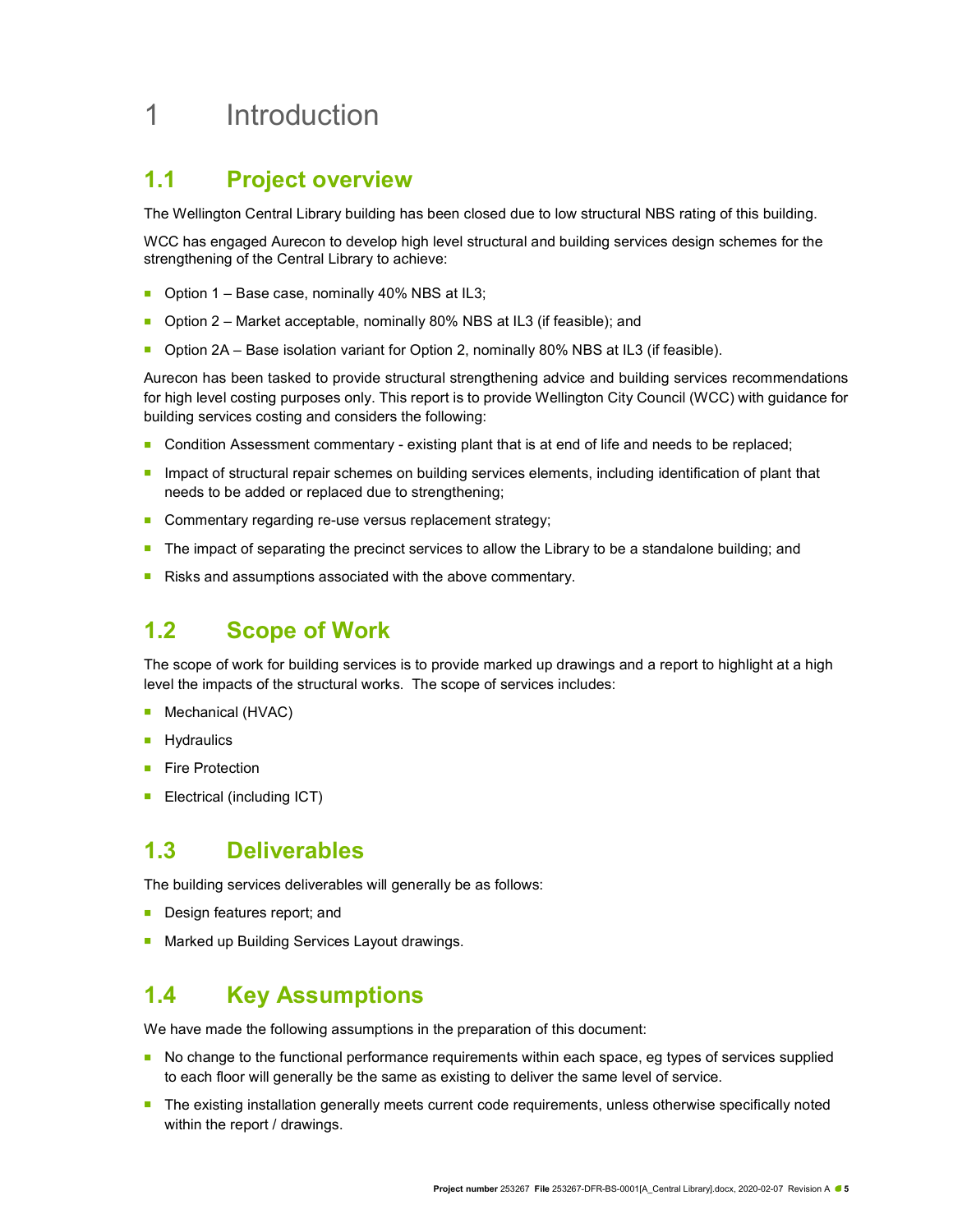### 1.5 Reference Documents

This report provides a high-level summary of the condition of the existing building services within the Central Library building. Aurecon has previously competed a detailed condition assessment review of this building as part of a wider campus review:

■ Wellington Civic Campus Condition Assessment Report dated 28 September 2016 (Reference: 253267), including appendices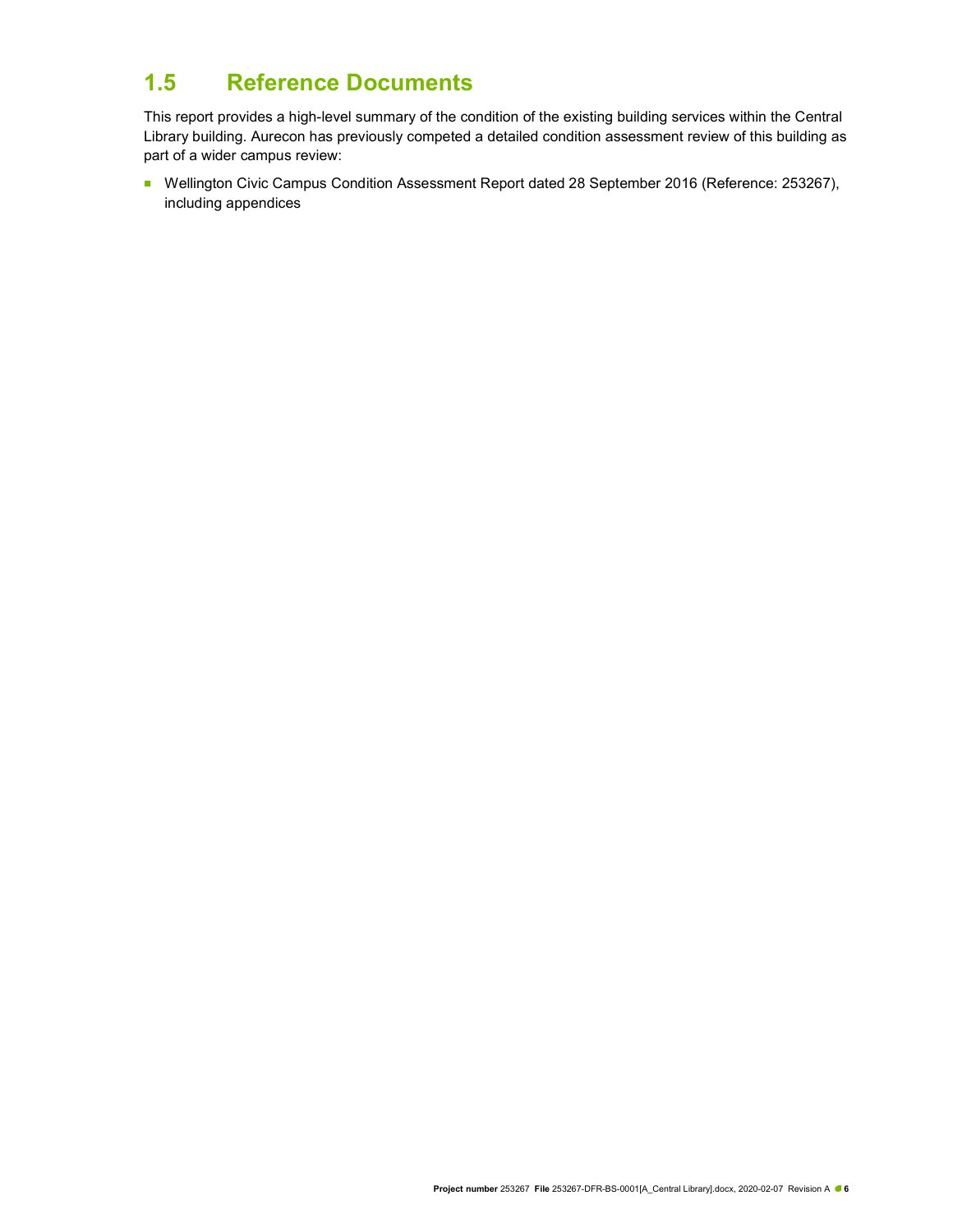# 2 Mechanical Services

### 2.1 Condition Assessment Recommendations

As described in the HVAC Services Review Condition Assessment Report (appended), most of the mechanical services equipment is aged and near the end of its economic and expected design life.

It should be noted that Aurecon has not investigated alternative options for replacement system selection for this building yet, and the final design solution may be considerably different than the current design solution.

Based on the condition assessment observations, key recommendations for the replacement of mechanical equipment are as follows below.

- Replace all chilled water pipework in the building;
- **Replace existing boilers with new higher efficiency boilers or heat pumps;**
- Replace all heating water pipework and associated equipment;
- Replace all eight library air handling units;
- Replace all return air fans;
- Replace all fan coil units;
- Replace all VAV boxes;
- Replace the majority of on-floor ductwork and replace all ductwork components such as motorised dampers;
- Replace the toilet extract fans and potentially replace all toilet extract ductwork;
- Replace all (nine) basement carpark fans;
- Replace the BMS in its totality including all associated cabling and equipment.

A detailed description of the observations and recommendations from the condition assessment can be found in the following sections.

### 2.1.1 Chilled Water System

Chilled water for the Library is generated by the WCC precinct cooling plant. The central cooling plant is in the common basement near the Civic Administration Building (CAB) building. Due to the seismic risk, access to the central cooling plant is restricted. This plant has operational issues and is at the end of its economic life; as described in the condition assessment report.

Aurecon has also been requested by WCC to investigate de-centralisation of the precinct plant.

Aurecon therefore recommends to allowance be made for 2 x 1MW dedicated air-cooled chillers on the roof of the library, along with its ancillary equipment such as chilled water pumps, buffer tanks etc.

The roof of the library will require strengthening to accommodate the chilled water plant installation. The roof strengthening will need to accommodate required acoustic treatment, along with access and safety provisions such as platforms, handrails etc. A plant room (approximately 36 m<sup>2</sup>) will need to be built at roof level to accommodate the chilled water system ancillary plant including pumps, switchboards and the like.

It is anticipated that all chilled water pipework within the building will need to be replaced.

### 2.1.2 Heating Water System

The Library heating water system is served by gas boilers located within a roof level plant room. The boilers had their gas burners replaced in 2010 and appear (along with their associated primary pumps) to still be in an acceptable working condition and therefore, could be retained.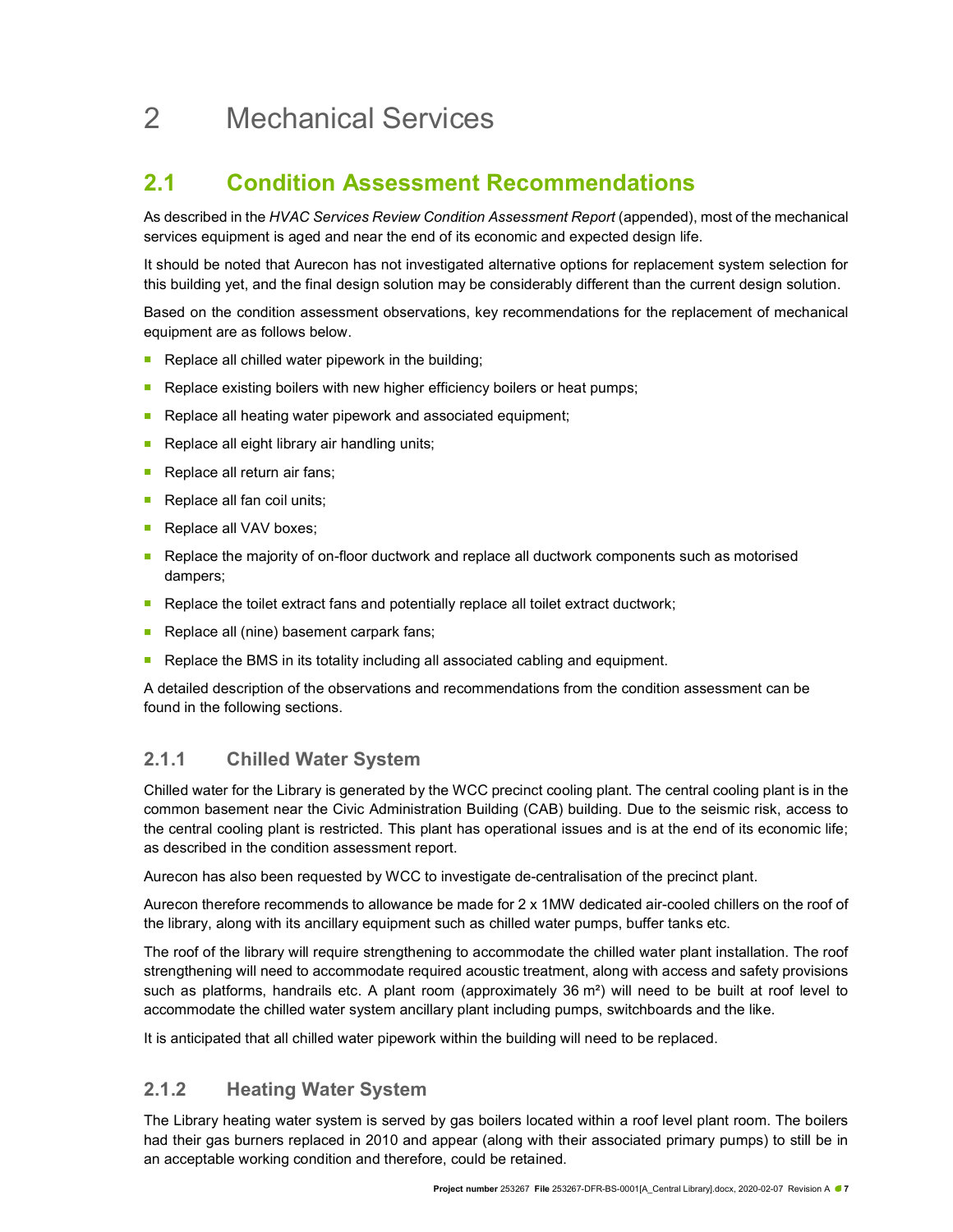#### Table 1 Condition Assessment Boiler Summary

| <b>Equipment</b> | <b>Model</b>   | <b>Nominal Heating</b><br><b>Capacity</b><br>(kW) | Age<br>(Years) | <b>Anticipated</b><br><b>Service Life</b><br>(Years) | <b>Comment</b>               |
|------------------|----------------|---------------------------------------------------|----------------|------------------------------------------------------|------------------------------|
| Boiler 1         | Aquatherm A770 | 750                                               | 26             | 20                                                   | Gas burners replaced in 2010 |
| Boiler 1         | Aquatherm A770 | 750                                               | 26             | 20                                                   | Gas burners replaced in 2010 |

However, to increase the building energy efficiency, it is recommended to consider:

- Replacing the boilers with high efficiency condensing boilers (cost benefit analysis required)
- Replacing the boilers with heat pump chillers (this would have much higher CAPEX, a shorter working life and may not be economic, once again cost benefit analysis required).

The two options listed above are considered additional options that would be subject to further analysis.

It is anticipated that all the heating water pipework and associated equipment will need to be replaced.

### 2.1.3 Air Handling Units (AHUs)

The condition assessment indicates the AHU components are aged at the end of their economic and design life. Aurecon recommends utilising the current opportunity to replace all 8 of the AHUs.

The replacement AHU's should be selected to be more energy efficient and consideration should be given to inclusion of heat recovery where possible which will provide energy savings and lower OPEX costs.

| <b>Equipment</b>     | <b>Air Flow</b><br>(L/s) | <b>Design Cooling Conditions</b><br>(DB°C/WB°C) | Age<br>(Years) | <b>Anticipated</b><br><b>Service Life</b><br>(Years) | <b>Comment</b>                                          |
|----------------------|--------------------------|-------------------------------------------------|----------------|------------------------------------------------------|---------------------------------------------------------|
| AHU.LIB.1.1.1        | 8,900                    | Entering: 22.2 / 16.0<br>Leaving: 10.4 / 9.5    | 26             | 20                                                   | Corrosion is visible on the air<br>handling unit casing |
| AHU.LIB.1.1.2        | 8,900                    | Entering: 22.2 / 16.0<br>Leaving: 10.4 / 9.5    | 26             | 20                                                   | Corrosion is visible on the air<br>handling unit casing |
| AHU.LIB.1.2.1        | 8,900                    | Entering: 19.6 / 14.5<br>Leaving: 9.8 / 9.3     | 26             | 20                                                   | Corrosion is visible on the air<br>handling unit casing |
| <b>AHU.LIB.1.2.2</b> | 8,900                    | Entering: 21.1 / 15.3<br>Leaving: 10.1/9.8      | 26             | 20                                                   | Corrosion is visible on the air<br>handling unit casing |
| AHU.LIB.2.1          | 9,100                    | Entering: 18.8 / 14.0<br>Leaving: 10.7/9.8      | 26             | 20                                                   | Corrosion is visible on the air<br>handling unit casing |
| AHU.LIB.2.2          | 9,000                    | Entering: 18.7 / 14.0<br>Leaving: 10.0 / 9.6    | 26             | 20                                                   | Corrosion is visible on the air<br>handling unit casing |
| AHU.REN.1.1          | 9,600                    | Entering: 17.4 / 13.0<br>Leaving: 12.0 / 11.0   | 26             | 20                                                   | Corrosion is visible on the air<br>handling unit casing |
| AHU.REN.1.2          | 9,700                    | Entering: 17.4 / 13.0<br>Leaving: 12.3 / 11.5   | 26             | 20                                                   | Corrosion is visible on the air<br>handling unit casing |
|                      |                          |                                                 |                |                                                      |                                                         |

Table 2 Condition Assessment Air Handling Unit Summary

Fan guards are to be installed for all AHU fans

### 2.1.4 Return Air Fans

The return air fans were designed to draw air from the various spaces back to the main plantroom at roof level.

The condition assessment indicated the return air fans are well maintained and are in a relatively good condition, however these units have reached the end of their intended design life. Aurecon recommends utilising the current opportunity to replace the fans.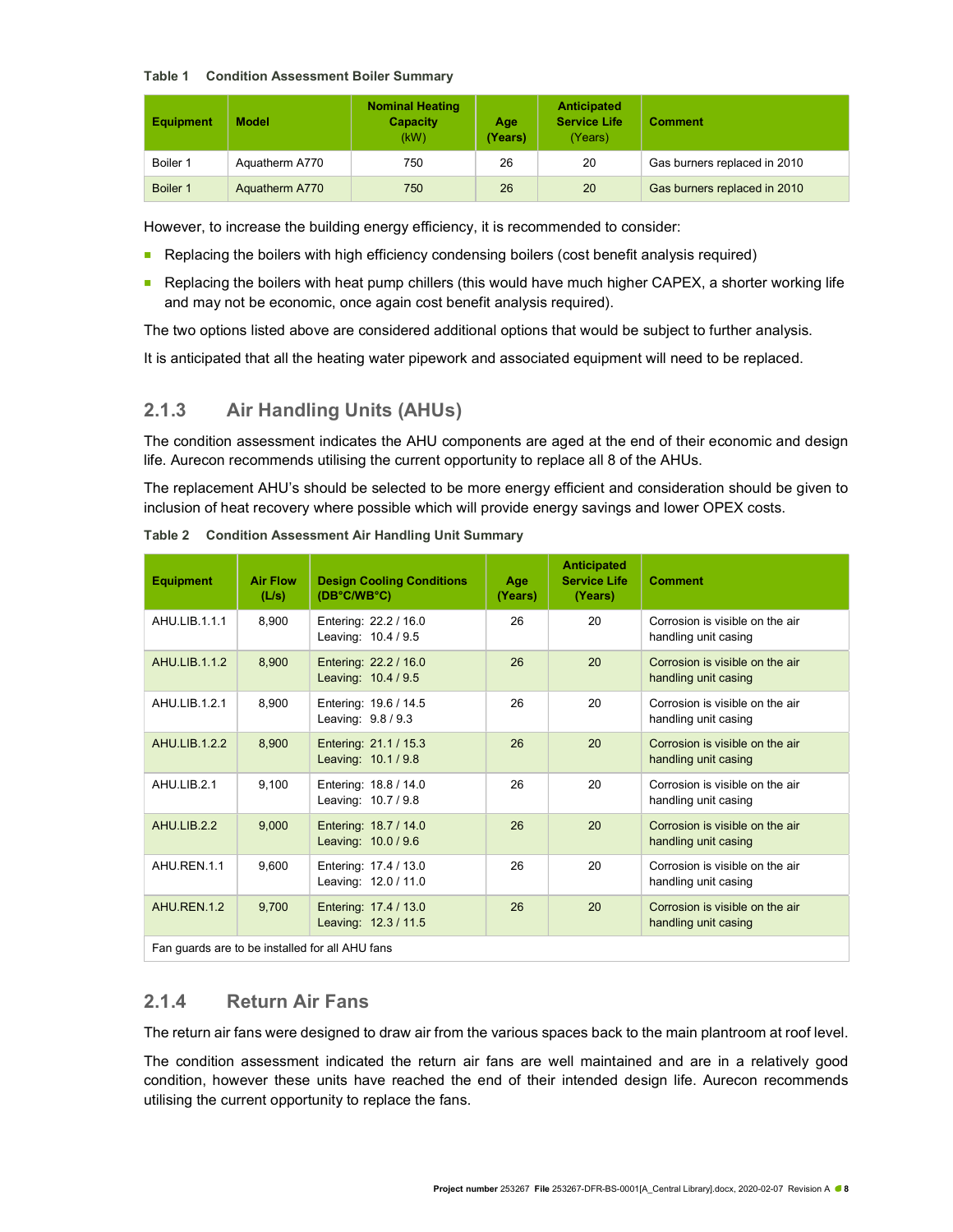#### Table 3 Condition Assessment Return Air Fan Summary

| <b>Equipment</b>  | <b>Air Flow</b><br>(L/s) | Age<br>(Years) | <b>Anticipated Service Life</b><br>(Years) | <b>Comment</b>                                      |
|-------------------|--------------------------|----------------|--------------------------------------------|-----------------------------------------------------|
| EF.LIB.1          | 28.300                   | 26             | 15                                         | The fan will need replacement in the next 2-5 years |
| EF. LIB.2         | 28,300                   | 26             | 15                                         | The fan will need replacement in the next 2-5 years |
| <b>EF.REN.1.1</b> | 7.700                    | 26             | 15                                         | The fan will need replacement in the next 2-5 years |
| <b>EF.REN.1.2</b> | 7.800                    | 26             | 15                                         | The fan will need replacement in the next 2-5 years |

### 2.1.5 On-floor Air Conditioning Systems

The on-floor air conditioning equipment for the Library consists of local 4-pipe fan coil units (FCU) serving ground floor, level 1 and level 2 and variable airflow volume (VAV) boxes serving the office floors (Levels 3 and 4).

### Fan Coil Units

Additional FCUs have been added throughout the life of the building to suit building alterations, however the majority of the FCUs are aged and have had 28 years of service life, with an anticipated service life for these units of only 20 years.

Aurecon recommends using this opportunity to replace the FCUs with modern units incorporating EC motors. These new EC motored FCUs are likely to provide energy savings as they have better fan speed control.

#### Variable Air Volume Boxes

The various VAVs installed at Level 3 and 4were not inspected during the condition assessment, however based on feedback from the maintenance contractor at the time the condition assessment was carried out previously, the units are functional but would require new actuators new BMS controllers and re-balancing. Aurecon recommends that full allowance for replacing the VAV boxes is made as the majority are likely to need to come down for the strengthening works. It is unlikely to make economic sense to store these units for extended periods and then test, and upgrade them at a later stage. Additionally, the structural strengthening scheme may not allow space for a VAV system to be reinstalled; a VAV system requires large duct sizes compared to other air conditioning systems. If these ducts are required to be routed below structural strengthening works, it may mean that the suspended ceiling will need to be reinstalled at a lower height than existing. This lowered ceiling height will need to be discussed with the client to determine whether it is acceptable.

Due to the strengthening works it is likely the floor ductwork will require replacement. All the motorised dampers and other components on this ductwork are likely to be end of life and unsuitable for reuse.

It may be possible to reuse the riser ductwork, but this will be subject to the strengthening and design requirements.

### 2.1.6 Toilet Exhaust Systems

The toilet exhaust system consists of two separate ducted extract systems located on either side of the building. These systems extract air from the various toilet blocks and discharge at roof level.

Each system is provided with a duty/standby extraction fan providing 100% redundancy. As these fans have exceeded their anticipated service life, Aurecon recommends replacing these fans.

It is possible that the main duct work could be retained and reused if the toilet block locations are not altered

| <b>Condition Assessment Toilet Exhaust Fan Summary</b> |
|--------------------------------------------------------|
|                                                        |

| <b>Equipment</b>  | <b>Air Flow</b><br>(L/s) | Age<br><b>Years</b> | <b>Anticipated Service Life</b><br>'Years). | Comment                           |
|-------------------|--------------------------|---------------------|---------------------------------------------|-----------------------------------|
| <b>TE.LIB.1.1</b> | .020                     | 26                  | 15                                          | Corrosion is visible on the units |

Project number 253267 File 253267-DFR-BS-0001[A\_Central Library].docx, 2020-02-07 Revision A <sup>9</sup>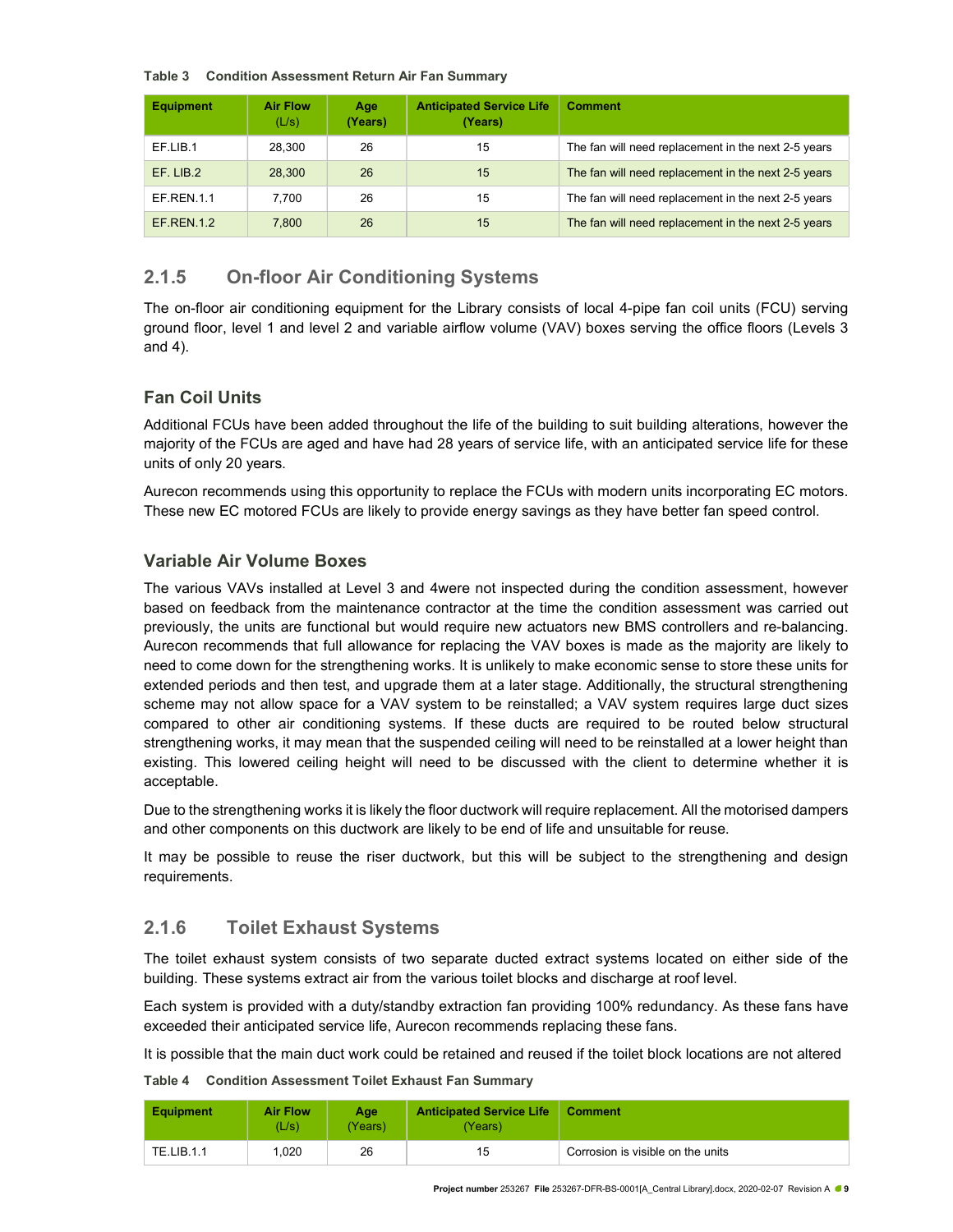| <b>Equipment</b>  | <b>Air Flow</b><br>(L/s) | Age<br>(Years) | <b>Anticipated Service Life</b><br>(Years) | <b>Comment</b>                    |
|-------------------|--------------------------|----------------|--------------------------------------------|-----------------------------------|
| TE. LIB.1.2       | 1.020                    | 26             | 15                                         | Corrosion is visible on the units |
| TE.LIB.2.1        | 1.020                    | 26             | 15                                         | Corrosion is visible on the units |
| <b>TE.LIB.2.2</b> | 1.020                    | 26             | 15                                         | Corrosion is visible on the units |

Basement Supply and Exhaust Ventilation System

The library basement levels are provided with car park ventilation fans and also supply and extract fans for various areas. There are nine basement level fans in total, of which four fans are supply air fans and five others are exhaust air fans. As these basement level fans have exceeded their anticipated service life, Aurecon recommends replacement.

Additionally, the ductwork in this space is likely to be significantly affected by the strengthening works and should be assumed as needing replacement for budgeting purposes.

| <b>Equipment</b> | <b>Air Flow</b><br>(L/s) | Age<br>(Years) | <b>Anticipated Service Life</b><br>(Years) | <b>Comment</b>                                                              |
|------------------|--------------------------|----------------|--------------------------------------------|-----------------------------------------------------------------------------|
| SF.LIB.B.WS.1    | 1.650                    | 26             | 15                                         | Fresh air for the library workshop areas                                    |
| SF.LIB.B.PR.1    | 7.350                    | 26             | 15                                         | Fresh air for the plantroom toilets and gym and also<br>carpark make-up air |
| SF.LIB.B.CP.1    | 5,850                    | 26             | 15                                         | Carpark make-up air                                                         |
| SF.LIB.B.CP.2    | 5,850                    | 26             | 15                                         | Carpark make-up air                                                         |

Table 5 Condition Assessment Basement Supply Fan Summary

| <b>Equipment</b> | <b>Air Flow</b><br>(L/s) | Age<br>(Years) | <b>Anticipated Service Life</b><br>(Years) | <b>Comment</b>                        |
|------------------|--------------------------|----------------|--------------------------------------------|---------------------------------------|
| EF.LIB.B.CP.1    | 9,670                    | 26             | 15                                         | Carpark exhaust air fan               |
| EF.LIB.B.CP.2    | 7,370                    | 26             | 15                                         | Carpark exhaust air fan               |
| EF.LIB.B.CP.3    | 2.870                    | 26             | 15                                         | Carpark exhaust air fan               |
| EF.LIB.B.CP.4    | 7,700                    | 26             | 15                                         | Carpark exhaust air fan               |
| EF.LIB.B.WS.1    | 430                      | 26             | 15                                         | Workshop / carpenters extract air fan |

Table 6 Condition Assessment Basement Exhaust Fan Summary

### 2.1.7 Building Management System (BMS)

The existing Library BMS system is dated and will need to be replaced in its totality, this includes the master controllers down to the Local Terminal Units (LTU) equipment including field cable wiring.

Aurecon recommends checking and replacing the control valves and control dampers on all the mechanical equipment.

### 2.2 Seismic Upgrade Implications

Refer to the appended drawings showing the high level implications for each seismic upgrade option against the Mechanical services. The following sections summarise the implications of the base case seismic upgrade, the market acceptable seismic upgrade, and the separation of services works:

### 2.2.1 Base Case Upgrade

The base case upgrade option assumes the requirement to maximise re-use where possible of existing services. The following is a summary of how these requirements can be implemented: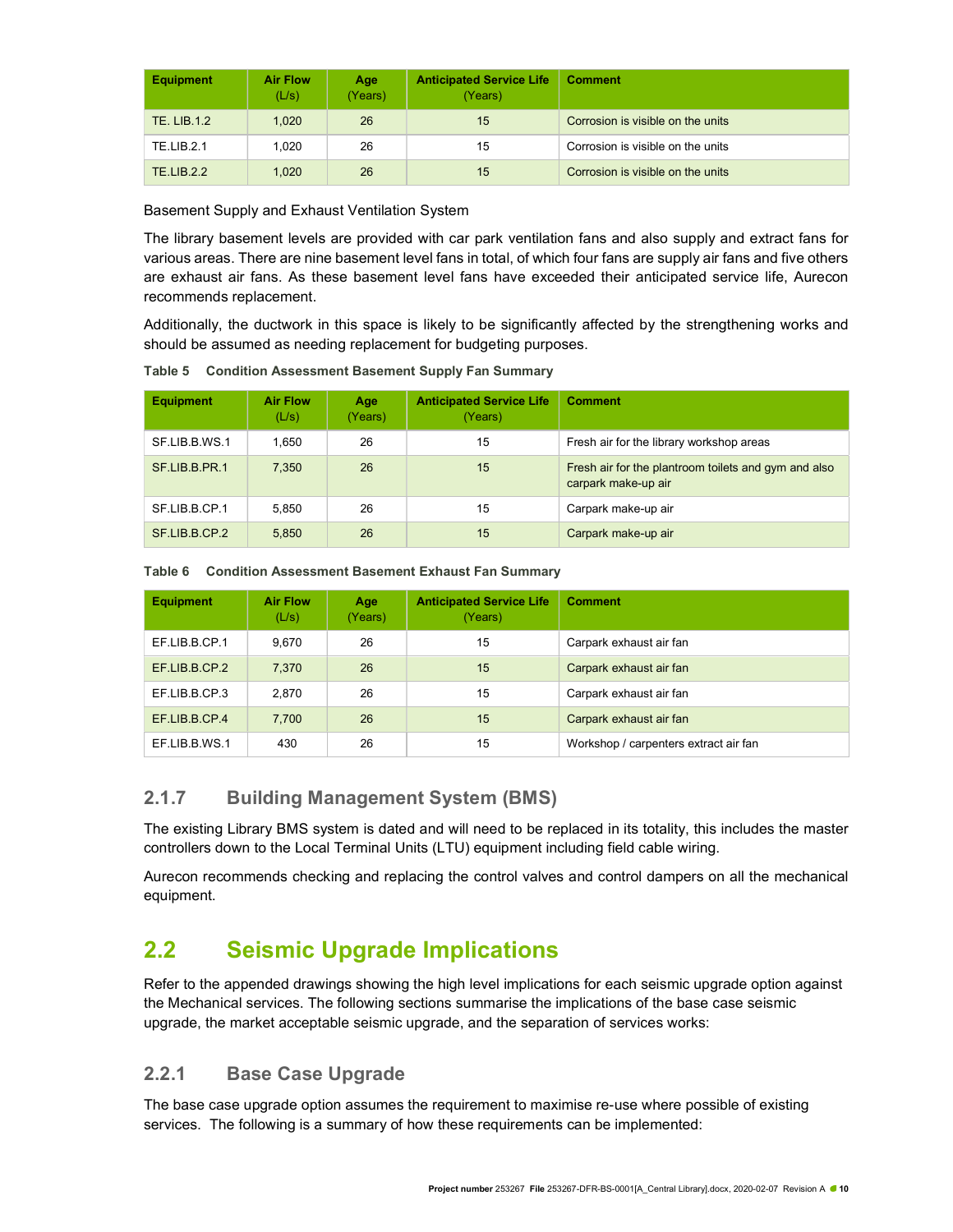- **The on-floor ducting shall be removed to allow for the structural strengthening, and then replaced with** new ducting and insulation post structural strengthening.
	- On-floor ducting shall be reinstalled into approximately the same position as the previously installed ductwork; where this is not possible, the ducting shall be re-routed and coordinated with the structural strengthening works.
	- Disconnection and re-instatement shall be localised to areas that require strengthening only.
	- Any retained ductwork will need to be checked that their condition is acceptable prior to re-use.
	- It is expected to be uneconomical to remove and re-instate flexible ductwork. Therefore, new flexible ductwork should be allowed for.
- The on-floor pipework shall be removed to allow for the structural strengthening, and then replaced with new pipework and insulation post structural strengthening.
	- On-floor pipework shall be reinstalled into approximately the same position as the previously installed pipework; where this is not possible, the pipework shall be re-routed and coordinated with the structural strengthening works.
	- $-$  The disconnection and re-instatement shall be localised to areas that require strengthening only.
	- Any retained pipework will need to be checked that their condition is acceptable prior to re-use.
- Air terminals shall be removed to allow for structural strengthening, and then reinstated with the existing air terminals post structural strengthening.
	- $-$  Air terminals shall be reinstated into approximately the same position as the previously installed air terminals; where this is not possible, the air terminals shall be placed in a suitable location and be coordinated with the structural strengthening works.
	- Any air terminals that are damaged or are unable to be retained shall be replaced with new.
	- Air terminals which are able to be retained shall be cleaned prior to re-use.
- Where services' risers have been identified to be impacted on the mechanical design sketches, they will be required to be re-coordinated to a suitable location.
- **For levels 3 and 4, the suspended ceiling will need to be removed to gain access to the mechanical** services.
- Any modifications to ductwork, pipework, equipment, etc. will require their reinstatement to be seismically restrained in accordance with the latest version NZS 4219
- In the event that fire dampers and fire stopping are impacted by strengthening works, the fire stopping shall be reinstalled with new, and the fire dampers shall be reinstated where possible or replaced with the new equivalent Holyoake (or equal approved) model fire damper.
	- Where fire dampers are re-used, they will need to be checked prior to re-use to confirm that the installation of the damper meets the current fire requirements.
- Required works identified in the condition assessment report that either represent health and safety risks or items that do not work:
	- The supply air fans on the air handling units shall have fan guards installed.
	- Motorised fresh air dampers on some of the air handling units are not operational and are required to be replaced with new and systems recommissioned
	- The maintenance contractor had identified that the existing VAV boxes are functional but require new actuators and BMS controllers.
	- The current BMS is at end-of-life; works are required for the motorised dampers for the air handling units and the VAV box actuators and controllers require replacement. Therefore, it is highly recommended as part of this base case option to upgrade the BMS in its totality including the master controllers, local terminal units, and field cabling wiring. In addition, all control valves and control dampers on all the mechanical equipment should be checked on whether they need replacement.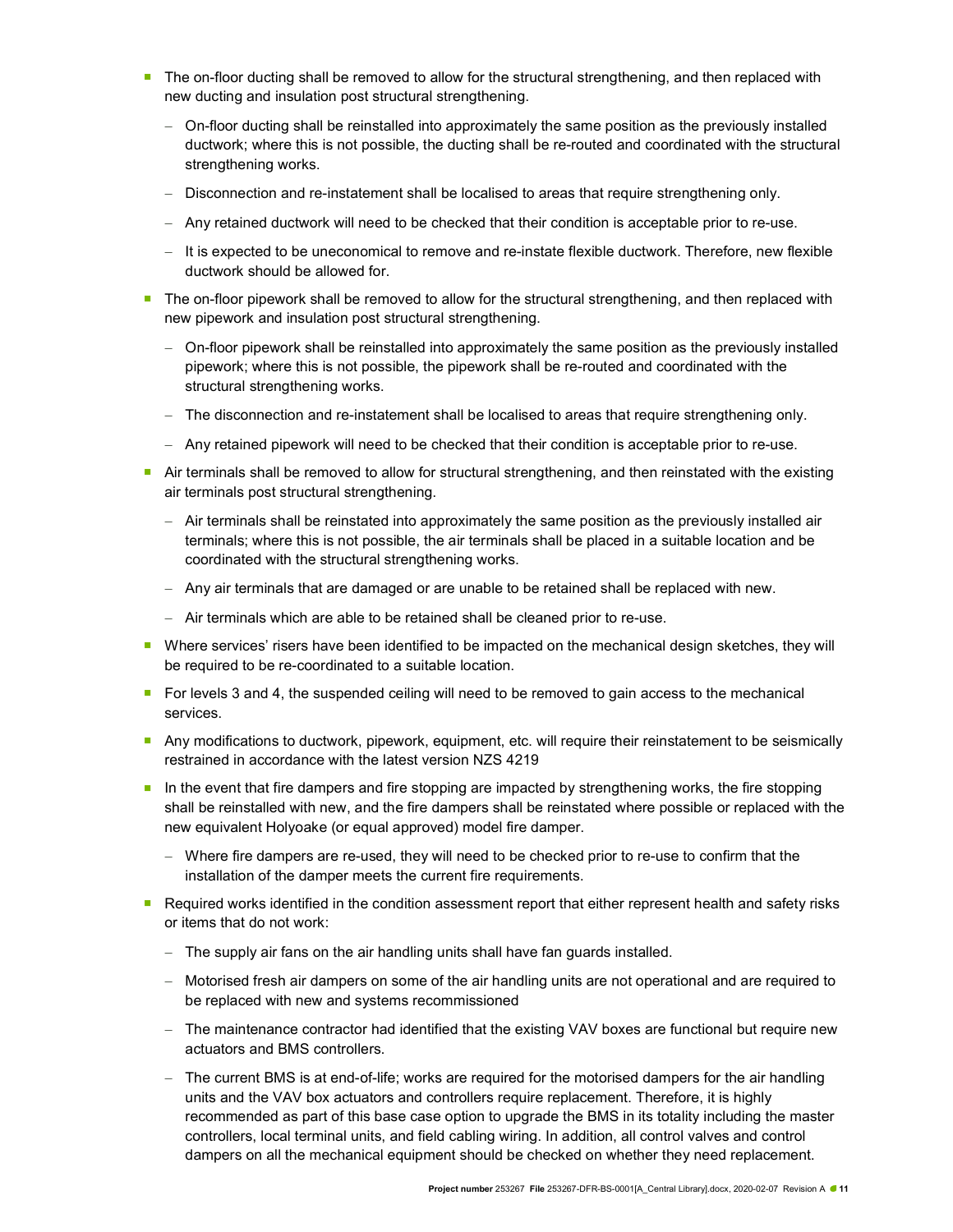Retroactively replacing the BMS and mechanical controls post strengthening works would require the taking the library out of operation whilst works commenced.

Recommission and rebalance all mechanical systems.

#### Key Assumptions

- **The base case option assumes the requirement to maximise the re-use of existing services and plant.**
- The base case option does not take into account the decentralisation of services for the Central Library from the precinct infrastructure.
- **This base case option does not take into account the recommended upgrades to existing services and** plant as identified in the condition assessment report done by Aurecon circa 2016.
- The base case option assumes that all items identified in the condition assessment report as not working or presenting a health and safety risk will be replaced with new.
- It is assumed there are no changes to the usage and general arrangement of the library floors. Where areas are required to be entirely stripped out to allow for strengthening works (e.g. bathroom areas), it is assumed that these areas will be reinstated to match the existing layout.
- It is assumed there are no changes to the fire engineering requirements.
- **Number** Where any items are to be retained and reused, it is expected they are inspected prior to their reinstatement for their suitability for reuse. Where they are not deemed to be suitable for reuse, they shall be replaced with new.
- No consideration has been given to whether there should be a HVAC system design change or modification to the existing controls strategy.

#### Risks

The base case option does not take into account the decentralisation of services for the Central Library from the precinct infrastructure. Plant replacement and or upgrades required for the decentralisation of services would be above and beyond what is documented for this option.

Any required work will impact existing and reinstated services from the base case option if implemented at a later date.

**The base case option does not take into account all of the recommended upgrades to existing services** and plant as identified in the condition assessment report done by Aurecon circa 2016. As a result, the reused plant are at a higher risk of failing and may incur increasing maintenance costs.

Re-used plant has a higher risk of failure than new plant and may incur increasing maintenance costs.

- **Future replacement of any large plant (chillers, boilers, fans, and etc.) will impact the operation of the** library, may incur downtime to get systems operational again, and may require additional structural strengthening works.
- Re-use of existing plant, particularly on-floor systems (VAV boxes, fan coil units, control dampers, and etc.) run the risk of failure during reinstatement which will impact the operation and potential opening of the library building.
- Deterioration of plant that has been left idle and/or not regularly maintained since the closure of the library resulting in more equipment requiring replacement and/or increased costs to repair the equipment to an acceptable working condition.
- Where equipment has been identified as suitable for reuse, measures need to be taken to remove it in a careful and systematic manner to prevent damage, clean the item, and to store the equipment properly to prevent any further degradation prior to them being reinstated.

In general, replacing the existing equipment is considered preferable as reuse of the existing equipment and air terminals requires careful removal, cleaning and storage to prevent damage.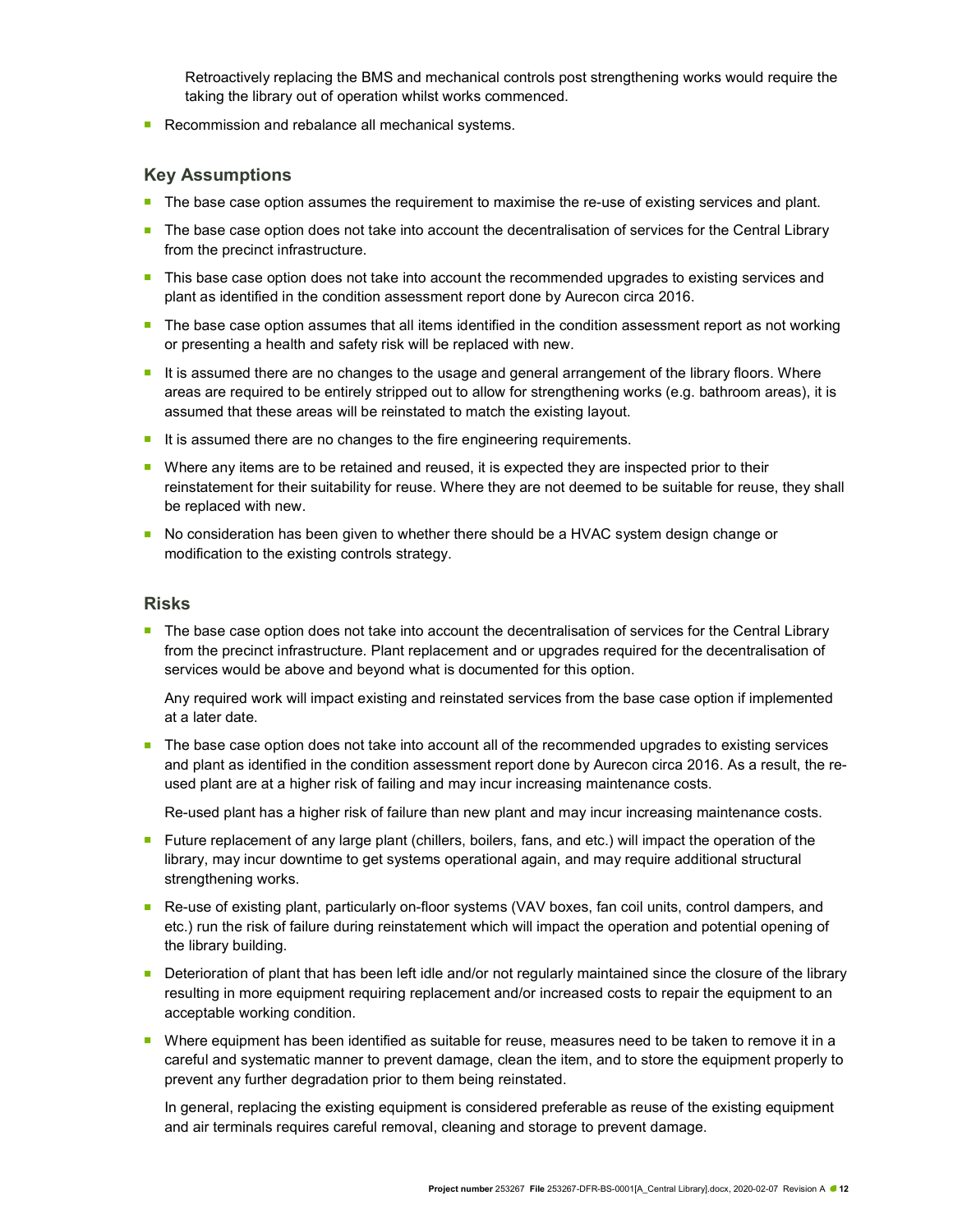- There is a risk the reinstated ducting and piping routes do not match existing routes and require modification to suit incurring additional coordination work.
- Where services' risers are required to be relocated, structural investigations may be required to determine a new suitable location. Additionally, coordination with all other building services will be needed, and a check that any new service routes do not adversely affect the performance of the mechanical plant.
- For levels 3 and 4; post structural strengthening works; it is likely that in some instances the ducting will need to be re-coordinated to run beneath structural elements. As a result the suspended ceiling may not be able to be reinstated at the same ceiling height.
	- The worse-case scenario is ducting along the perimeter of the floor requiring to be dropped by approximately 410mm.
	- A majority of the on-floor ducting will require to be dropped by approximately 200mm
- For levels 3 and 4, the requirement for the seismic bracing of services may further impact the level at which the suspended ceiling may be able to be reinstalled at.
- As identified in the above points, in general, remedial works after the strengthening works have been completed will affect the operation of the library.

### 2.2.2 Market Acceptable Upgrade

The market acceptable option assumes the requirement to generally replace existing services and also includes the work required for the decentralisation of services. The following is a summary of how these requirements can be implemented:

- **All on-floor ducting (including all flexible ductwork) shall be removed to allow for the structural** strengthening, and then replaced with new ducting and insulation post structural strengthening. In general, the ducting shall be reinstated using the same routes as existing.
	- It may be possible to reuse the riser ductwork, but this will be subject to the strengthening and design requirements
- All on-floor pipework shall be removed to allow for the structural strengthening, and then replaced with new pipework and insulation post structural strengthening. In general, the pipework shall be reinstated using the same routes as existing.
- All air terminals shall be removed to allow for structural strengthening, and then reinstated with:
	- Existing air terminals which have been inspected and cleaned, and are in good condition for re-use
	- New air terminals to match existing where the existing air terminals are not in good condition to be reused.

Air terminals shall be reinstated into approximately the same position as the previously installed air terminals; where this is not possible, the air terminals shall be placed in a suitable location and coordinated with the structural strengthening works.

- Where services' risers have been identified to be impacted on the mechanical design sketches, they will be required to be re-coordinated to a suitable location.
- **For levels 3 and 4, the suspended ceiling will need to be removed to gain access to the mechanical** services.
- Any modifications to ductwork, pipework, equipment, and etc. will require their reinstatement to be seismically restrained in accordance with the latest version NZS 4219
- In the event that fire dampers and fire stopping are impacted by strengthening works, the fire stopping shall be reinstalled, and the fire dampers shall be reinstated where possible or replaced with the new equivalent Holyoake (or equal approved) model fire damper.
	- Where fire dampers are re-used, they will need to be checked prior to re-use and confirm that the installation of the damper meets the current fire requirements.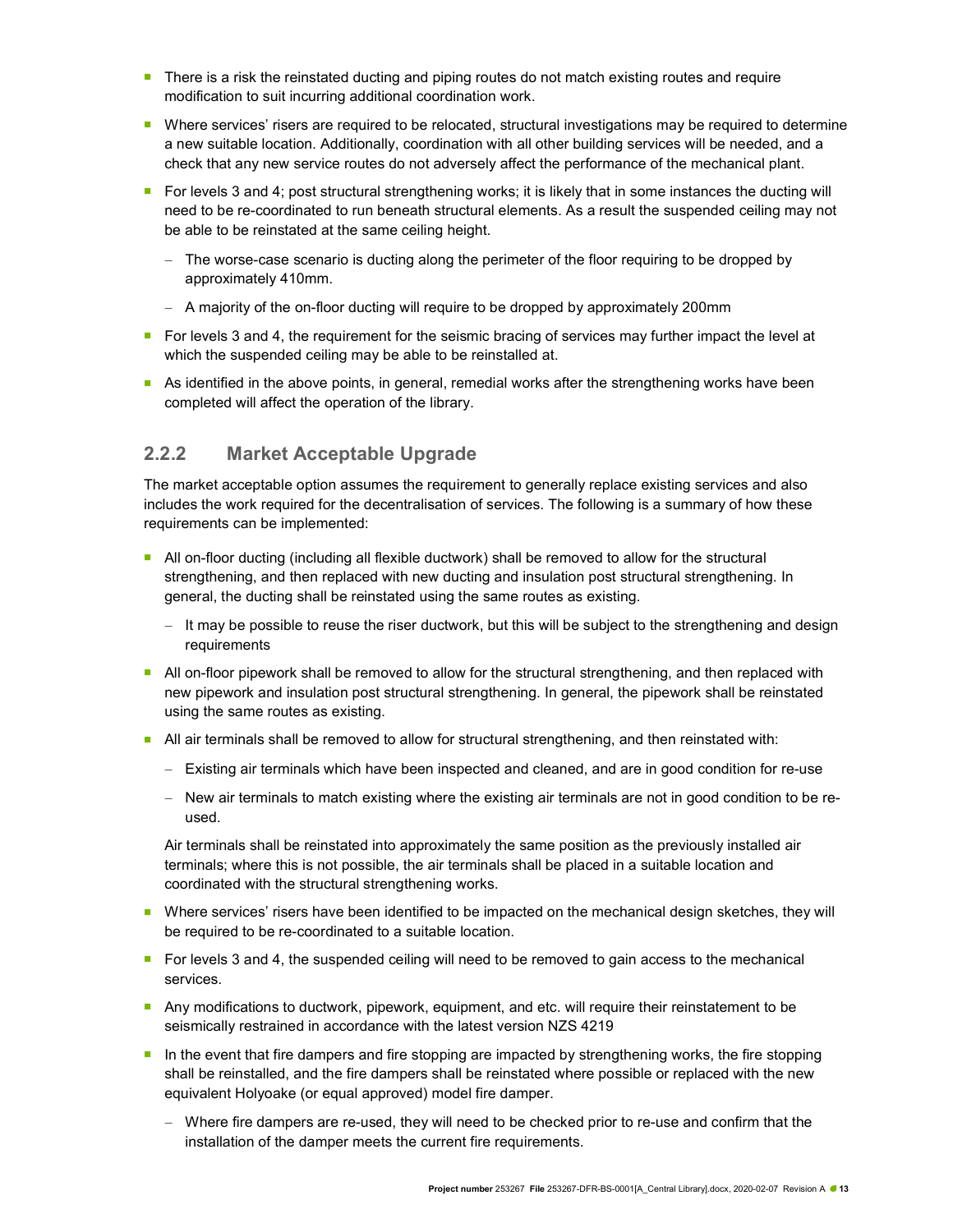- Two (2) new 1 MW dedicated air-cooled chillers on the roof of the library building for the decentralisation of the chilled water services. This will include all ancillary equipment such as chilled water pumps, buffer tanks etc. Furthermore, if a heat-pump chiller is used to replace the existing boilers, this would be able to provide additional cooling capacity and redundancy in the cooling system.
	- The roof of the library building will require strengthening to accommodate the chilled water plant installation. The roof strengthening will need to accommodate required acoustic treatment, along with access and safety provisions such as platforms, handrails etc. A plant room (approximately 36m<sup>2</sup>) will need to be built at roof level to accommodate the chilled water system ancillary plant including pumps, switchboards and the like.
- **Replace existing gas boilers with either (dependent on a cost benefit analysis):** 
	- High efficiency condensing boilers; OR
	- Heat-pump chillers
- **Replace all existing air handling units with new, more energy efficient models which have heat recovery** features where possible.
- Replace all fans with new, including:
	- all return fans
	- all toilet extract fans
	- $-$  all basement supply and extract fans
- Replace all fan coil units with modern units incorporating EC motors.
- Replace all VAV boxes with new.
- **Replace all auxiliary equipment such as control dampers, control valves, and etc.**
- Replace the existing library BMS in its totality including master controllers, local terminal units, field control wiring, and etc.
- Recommission and rebalance all mechanical systems prior to library operation.

#### Key Assumptions

- The market acceptable option assumes the requirement to generally replace existing services.
- The market acceptable option takes into account the decentralisation of services.
- **The market acceptable option takes into account the recommended upgrades to existing services and** plant as identified in the condition assessment report done by Aurecon circa 2016.
- **Further investigation is required (cost benefit analysis, heat load calculations, energy calculations, and** etc.) for the specific replacements of major plant.
- It is assumed there are no changes to the usage and general arrangement of the library floors. Where areas are required to be entirely stripped out to allow for strengthening works (e.g. bathroom areas), it is assumed that these areas will be reinstated to match the existing layout.
- It is assumed there are no changes to the fire engineering requirements.
- Where any items are to be retained and reused, it is expected they are inspected prior to their reinstatement for their suitability for reuse. Where they are not deemed to be suitable for reuse, they shall be replaced with new.
- **No consideration has been given to whether there should be a HVAC system design change or** modification to the existing controls strategy.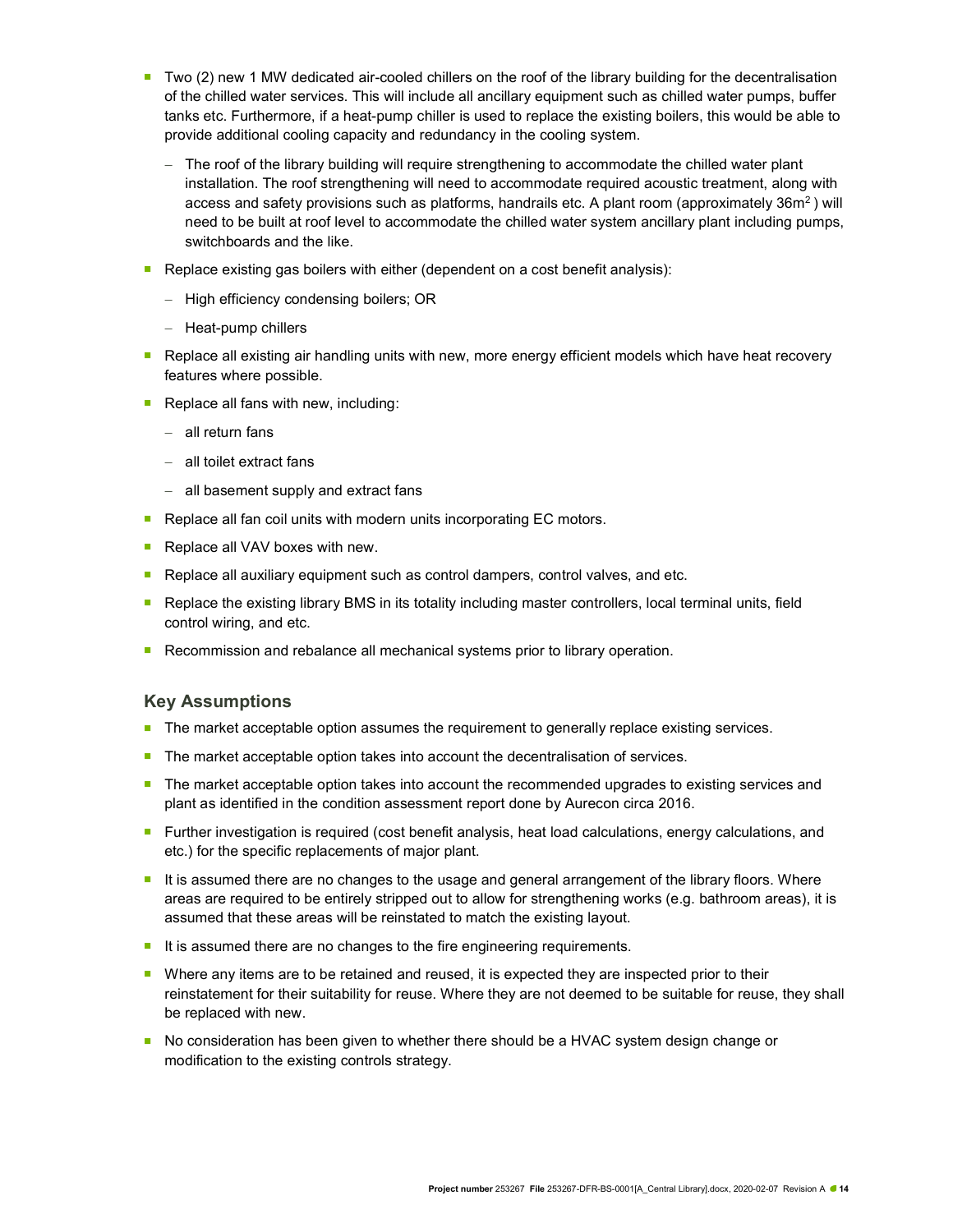#### Risks

- **Number** Where equipment has been identified as suitable for reuse, measures need to be taken to remove the equipment in a careful and systematic manner to prevent damage, clean the item, and to store the equipment properly to prevent any further degradation prior to them being reinstated.
- **Number 2** Where services' risers are required to be relocated, structural investigations may be required to either create or determine a new suitable location. Additionally, coordination with all other building services will be needed, and a check that any new service routes do not adversely affect the performance of the mechanical plant.
- For levels 3 and 4, post structural strengthening works, it is likely that in some instances the ducting will need to be re-coordinated to run beneath structural elements. As a result the suspended ceiling may not be able to be reinstated at the same ceiling height.
	- The worse-case scenario is ducting along the perimeter of the floor requiring to be dropped by approximately 410mm.
	- A majority of the on-floor ducting will require to be dropped by approximately 200mm
- For levels 3 and 4, the requirement for the seismic bracing of services may further impact the level at which the suspended ceiling may be able to be reinstalled at.

### 2.3 Separation of Services Implications

The following is a summary of the separation of services implications (note that this has been documented as part of the market acceptable option in the previous section):

- Two (2) new 1 MW dedicated air-cooled chillers on the roof of the library building for the decentralisation of the chilled water services. This will include all ancillary equipment such as chilled water pumps, buffer tanks etc. Furthermore, if a heat-pump chiller is used to replace the existing boilers, this would be able to provide additional cooling capacity and redundancy in the cooling system.
	- The roof of the library building will require strengthening to accommodate the chilled water plant installation. The roof strengthening will need to accommodate required acoustic treatment, along with access and safety provisions such as platforms, handrails etc. A plant room (approximately 36m<sup>2</sup>) will need to be built at roof level to accommodate the chilled water system ancillary plant including pumps, switchboards and the like.
	- All chilled water pipework will need to be replaced with new.

#### Key Assumptions:

It is assumed there are no changes to the usage and general arrangement of the library floors. As a result, it is assumed the cooling load will be similar to the existing cooling load. Further investigation may be required to determine the 'best' option for the replacement chillers (e.g. exploring the feasibility of using water-cooled chillers and cooling towers, whether energy efficiency can be improved by using more smaller capacity chillers, and etc.).

#### Risks

- **Increased maintenance costs associated with additional chillers.**
- Level of redundancy will need to be finalised / agreed upon  $-$  this may result in additional chillers and therefore increased cost.
- Not using the centralised plant reduces the level of redundancy and diversity.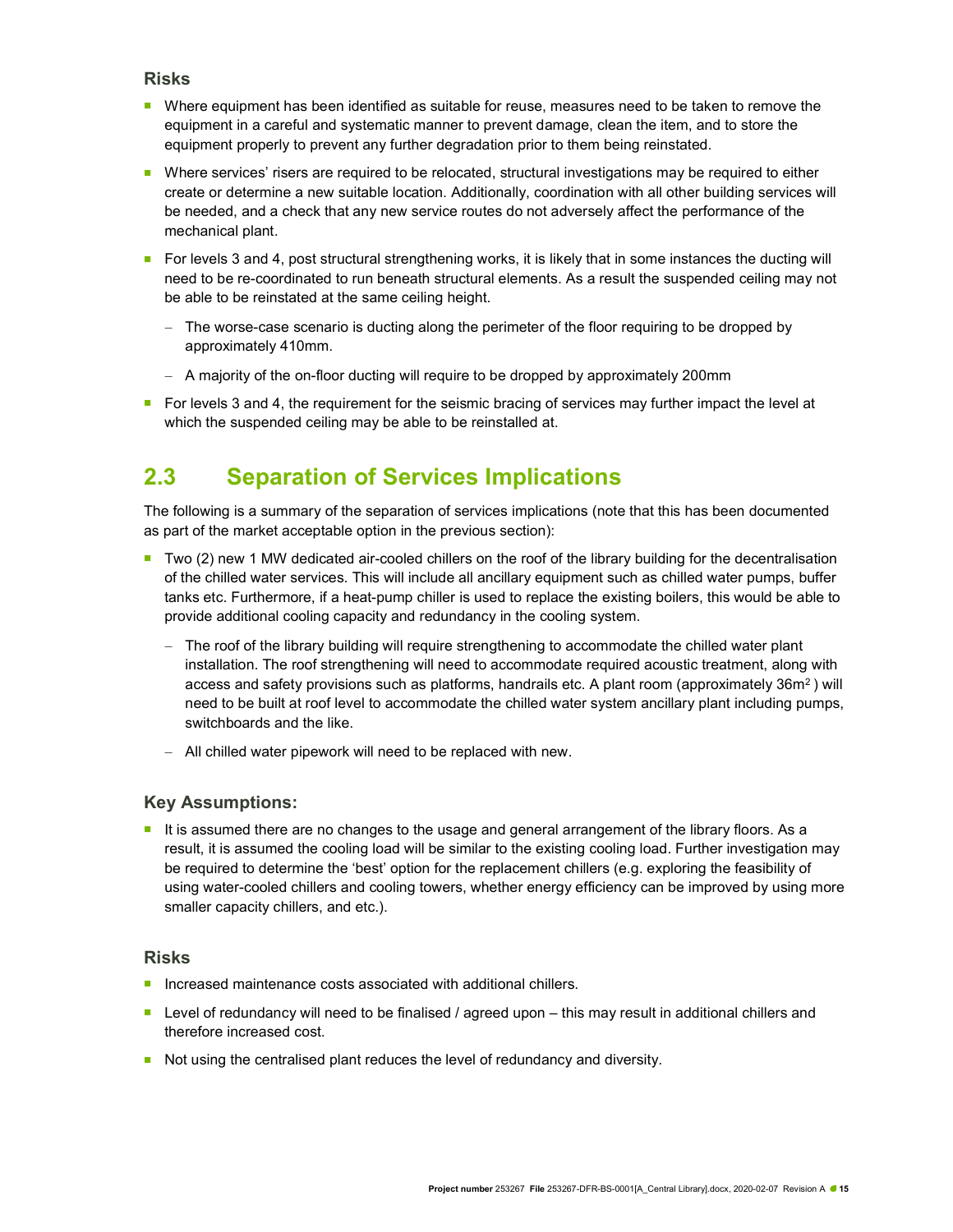# 3 Fire Protection Services

### 3.1 Condition Assessment Recommendations

As described in the Fire Protection Services Review Condition Assessment Report (appended), Aurecon's observations and recommendations on the fire protection system are as follows below.

### 3.1.1 Fire Sprinkler System

The condition assessment report indicates the fire sprinkler system for the Library building was installed pre-1996 and most of the sprinkler system does not meet the current NZS 4541 requirements. The fire sprinkler system is likely to require replacement to allow the strengthening works to occur.

Further details are as follows:

- **The extra light hazard sprinklers used within the office areas of the building generally appeared to be** 10mm (3/8 BSPT) which NZS 4541 no longer allows. Although the 10mm sprinklers can stay if the ceilings are not being modified the strengthening requirements are likely to lead to replacement of the ceilings.
- Sprinklers installed into any new ceiling will need to meet the current seismic requirements and will need to incorporate flexible droppers.
- A detailed check and upgrade on the seismic restraint of any sprinkler equipment or pipework retained would be required.
- The existing sprinkler system has floor isolation valves and flow switches. These isolation valves and flow switch can be remained as long the location for the risers remains.
- A fire protection inspection service (FPIS) survey dated 04/03/2015 noted that external sprinklers were showing signs of corrosion. As part of any upgrade of the library; it is recommended to upgrade any external sprinklers (which have not already been upgraded) with corrosion resistant sprinklers suitable for the environment.
- At the time of condition assessment, the gong for control valve set  $#1$  was damaged and requires repairs to maintain the system compliance.

### 3.1.2 Fire Alarm System

The fire alarm system for the Library building consists of analogue addressable smoke detectors (in limited locations around the atrium), manual call points, strobe lights, siren and main alarm panel.

As part of the works required for the seismic strengthening, it is recommended that an allowance is made to fully replace this system.

### 3.1.3 Hydrant System

As per the condition assessment report, the fire hydrant for the Library building is suspected to be dry riser. The current code requires all the hydrants to be charged.

Aurecon recommends a detailed check and upgrade be carried out.

Charging this system will require a 25mm water supply connection; complete with backflow prevention unit; to the current dry riser inlets located within the sprinkler valve room. A feed could be taken from the sprinkler incoming main located within the same space for this purpose.

It is likely remedial work will be required to the existing pipework as dry risers normally leak at the joints when charged for the first time.

The hydrants are located within both the stairs and are likely to require test facilities in the form of 100mm return pipes reticulated back to the sprinkler valve room, terminating at a test outlet.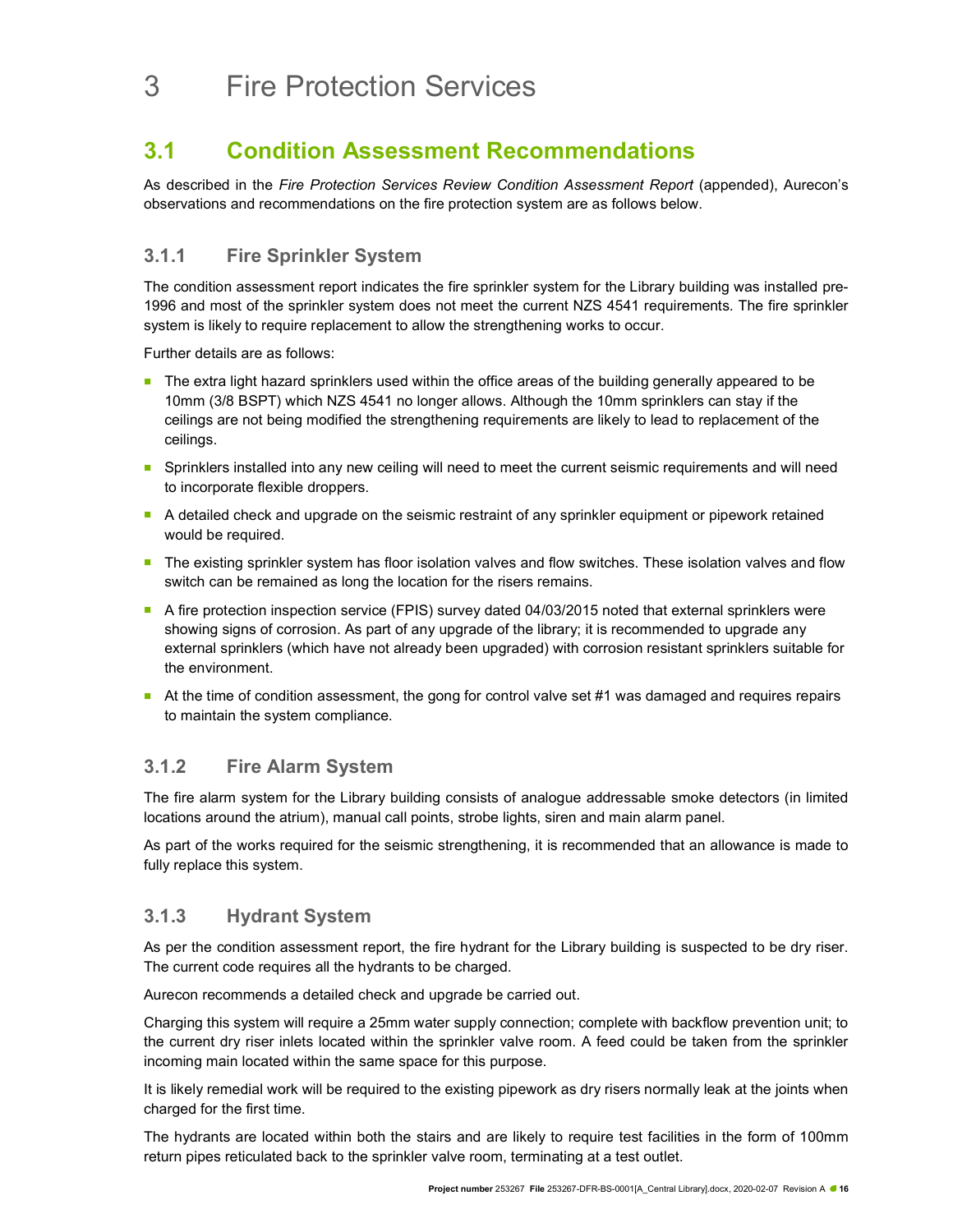### 3.2 Seismic Upgrade Implications

Refer to the appended drawings showing the high level implications for each seismic upgrade option against the Fire Protection services. The following sections summarise the implications of the base case seismic upgrade, the market acceptable upgrade, and the separation of services works.

### 3.2.1 Base Case Upgrade

The base case upgrade option assumes the requirement to maximise re-use where possible of existing services. The following is a summary of how these requirements can be implemented:

- **Sprinkler pipework is to be disconnected where required to allow for structural strengthening works and** then reinstated with new pipework.
- **Number** Where sprinklers are not touched or their locations are not modified, the existing sprinklers can be retained.
- The existing 10mm sprinklers can stay if the ceilings are not being modified. If the ceilings are to be modified, the sprinklers are recommended to be replaced with 15mm (1/2 BSPT) sprinklers meeting the current standard. Where 10mm sprinklers are replaced with 15mm, this should apply to all the sprinklers within a given area.
- It is recommended to upgrade any external sprinklers (which have not already been upgraded) with corrosion resistant sprinklers suitable for the environment.
- **Sprinklers installed into new ceilings will need to meet the current seismic requirements and will need to** incorporate either flexible droppers or 50mm clearance around the sprinkler with a suitably sized escutcheon plate to conceal the penetration. It is expected the flexible dropper option is used wherever sufficient clearance is available for these units to be installed.
- **The fire stopping of the fire protection pipework will need to be checked and upgraded where necessary** to meet current code levels.
- It is likely that the library building will require full smoke detection added throughout as part of the building upgrade. This would include standard point type detectors but may also include aspirated smoke detection or beam type smoke detection at the top of multi-level spaces.
	- $-$  The existing fire alarm panel has a number of spare zones, but further investigation would need to be carried out to determine if these would be sufficient for fully smoke detecting the building.
	- The existing fire alarm panel will need to be modified to incorporate the new smoke detectors and manual call points.
- Charge the existing fire hydrant riser by installing a connection off of the incoming water supply, complete with a backflow prevention unit, to the current dry riser located within the same space. The hydrants are located within both stairs and both hydrants are likely to require test facilities in the form of 100mm return pipes reticulated back to the sprinkler valve room, terminated at a test outlet.
- Repair the gong for control valve set  $#1$ , if it has not already been repaired.
- It is unlikely that the handheld fire protection will be required as part of any of the works.

The choice to retain or remove the handheld fire protection will be the WCC's, however, it is recommended as a minimum that fire extinguishers are retained for plant rooms, electrical cupboards, and similar spaces.

All fire extinguishers retained will require full 5-year maintenance check to ensure they are still compliant prior to reuse.

Any hose reels and fire extinguishers that are reused shall receive new NZS 4503 compliant signage.

**Number 1** Whilst a large amount of the fire protection pipework and other equipment will be retained in its current form, it is expected that the seismic restraint of this pipework and equipment will need to be upgraded to meet the requirements of NZS 4541, NZS 4503, and NZS 4219 as applicable.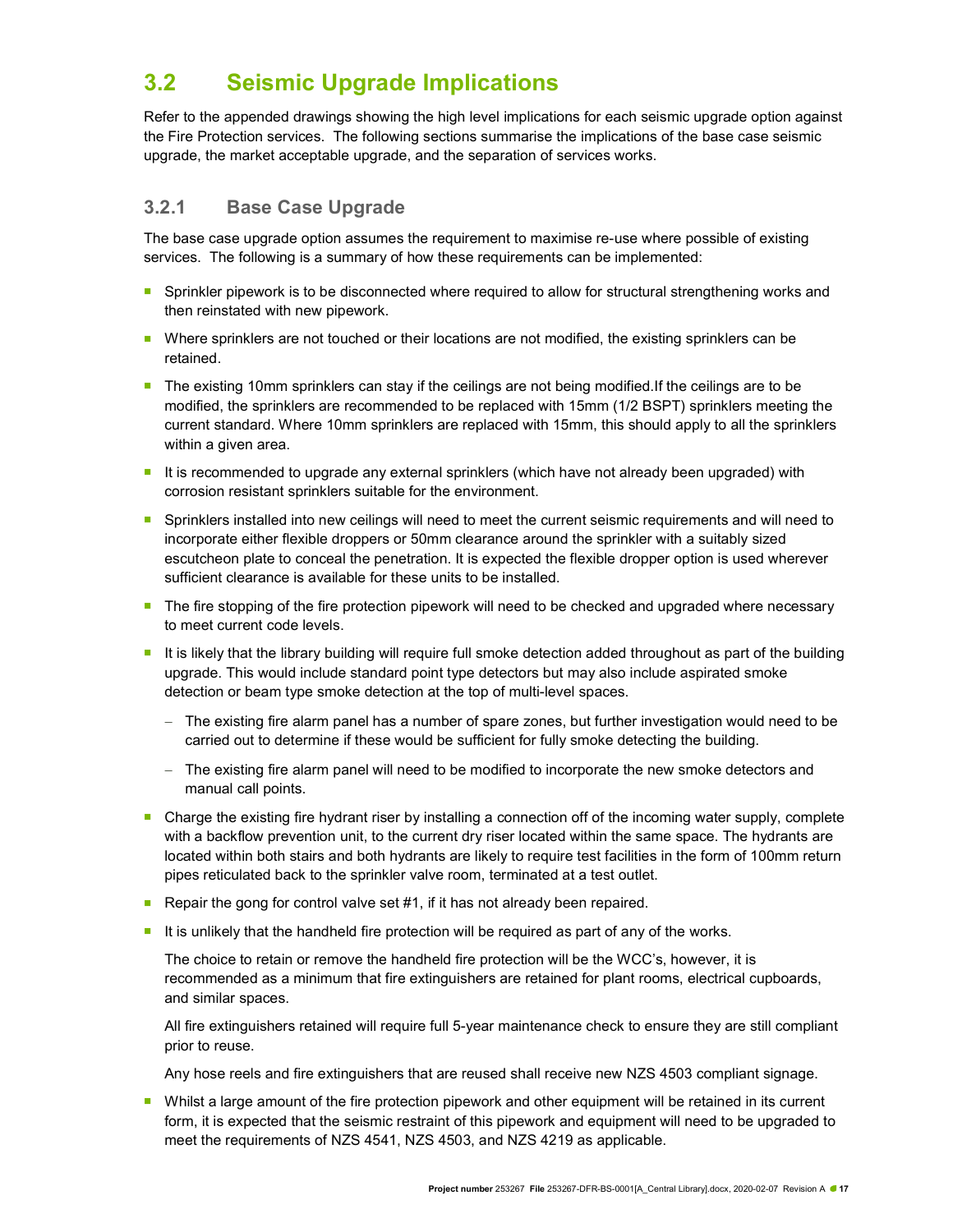### Key Assumptions

- The base case option assumes the requirement to maximise re-use where possible of existing services.
- **The base case option takes into account the mandatory works as identified in Aurecon's condition** assessment report to bring the building up to the latest building code.
- The building usage and function remains the same i.e. the hazard level of the existing sprinklers is sufficient for the expected use of the library
- No changes to the fire engineering requirements

#### Risks

- The fire sprinkler standard NZS 4541 is currently being amended and the draft amendments indicate that this standard is likely to be more onerous than the current standard. Subject to the date of the consent, the new standard may have to be complied with which may have additional scope not listed in the previous section above.
- **Ensure that any sprinklers removed are disposed of and not reused, in accordance with the upcoming** requirements of NZS 4541. Any damage to the bulb or sprinkler frame could cause a false activation of a sprinkler potentially creating the risk of significant flooding.
- **Ensuring all fire stopping at penetrations at fire separations are checked and remediated / brought up to** current code levels as required. There is the risk that the previously installed fire stopping has been compromised after the seismic events and may be compromised due the strengthening works.
- **The structural strengthening works impacting the location of the fire hydrant causing the hydrant location** and all associated pipework to be removed and re-coordinated. .

### 3.2.2 Market Acceptable Upgrade

The market acceptable option assumes the requirement to generally replace existing services. The following points below are a summary of how these requirements can be implemented. In general, the extent of works required for the market acceptable option are similar to those outlined in the base case option, and similarly with the assumptions and risks. In addition to the requirements of the base case upgrade, the following works are required:

- The backflow prevention for the fire sprinkler system was acceptable under the standard the system was installed under but does not meet the current building code or NZS 4541:2013 standards. Whilst there is no requirement to upgrade the backflow prevention on the system, it is recommended that the backflow prevention be upgraded to current building code levels.
- **Upgrade the entire fire alarm system including full smoke detection. This would include standard point** type detectors but may also include aspirated smoke detection or beam type smoke detection at the top of multi-level spaces.
- **The existing fire panel can be modified to incorporate replacement smoke detectors and manual call** points, however, an option that the library may consider exploring is to relocate the existing library panel for use at the Municipal Office Building (MOB) and install a new analogue addressable panel for the library.

#### Assumptions

- The market acceptable option takes into account the recommended works as identified in Aurecon's condition assessment report.
- The building usage and function remains the same i.e. the hazard level of the existing sprinklers is sufficient for the expected use of the library
- It is assumed all hose reels and fire extinguishers that are reused will receive new NZS 4503 compliant signage.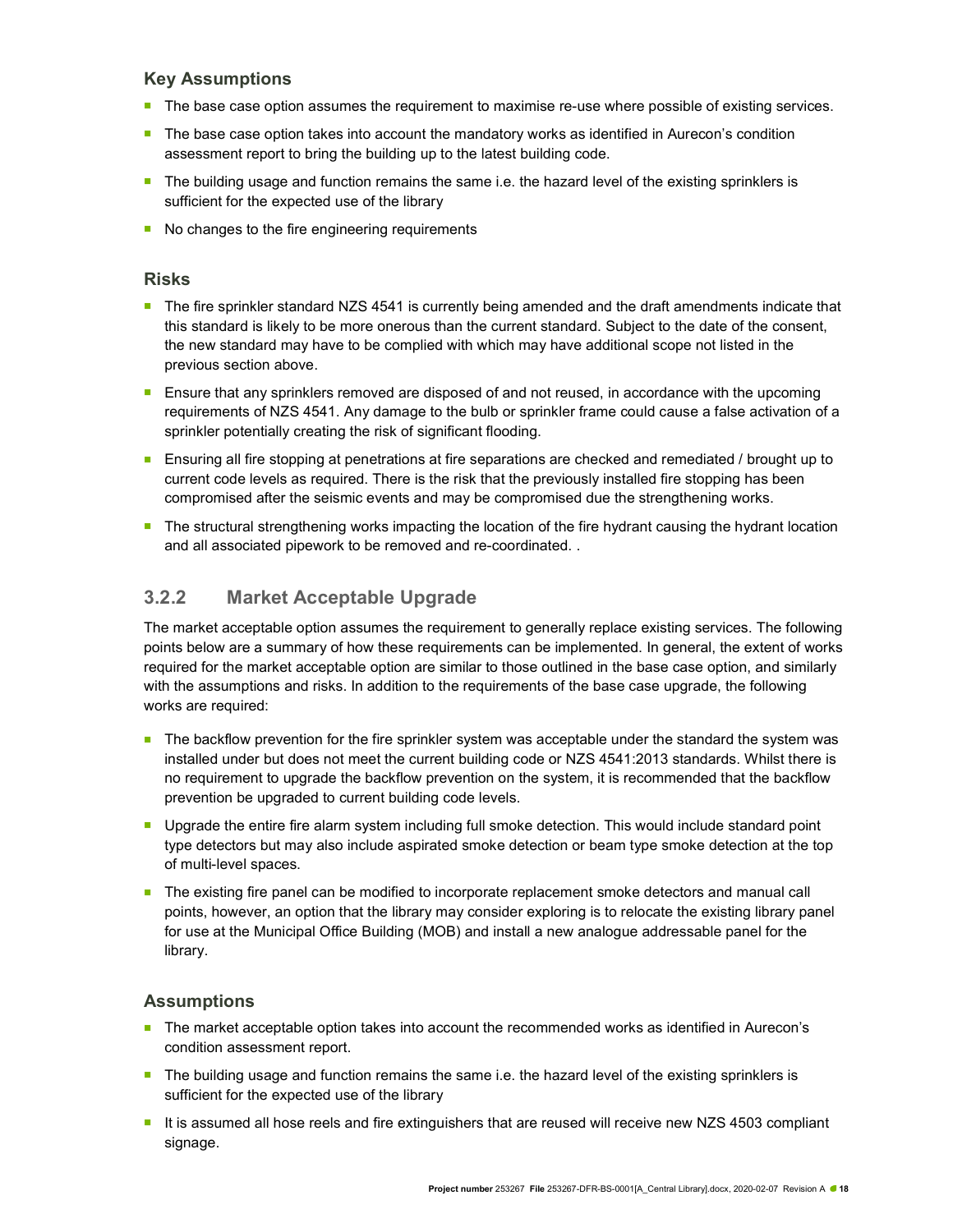No changes to the fire engineering requirements

#### Risks

- The upgrade to the backflow prevention system will be challenging due to the limited space available within the valve room, with significant re-piping of the sprinkler control valves and associated pipework required to create the space for a backflow prevention unit.
- The fire sprinkler standard NZS 4541 is currently being amended and the draft amendments indicate that this standard is likely to be more onerous than the current standard. Subject to the date of the consent, the new standard may have to be complied with which may have additional scope not listed in the previous section above.
- **Ensure that any sprinklers removed are disposed of and not reused, in accordance with the upcoming** requirements of NZS 4541. Any damage to the bulb or sprinkler frame could cause a false activation of a sprinkler potentially creating the risk of significant flooding.
- **E** Ensuring all fire stopping at penetrations at fire separations are checked and remediated / brought up to current code levels as required. There is the risk that the previously installed fire stopping has been compromised after the seismic events and may be compromised due the strengthening works.
- **The structural strengthening works impacting the location of the fire hydrant causing the hydrant location** and all associated pipework to be removed and re-coordinated. It was identified that part of the market acceptable structural strengthening scheme encroached into the stairwell where the fire hydrants are located.

### 3.3 Separation of Services Implications

No significant impacts on the fire protection services were identified as part of the separation of services works.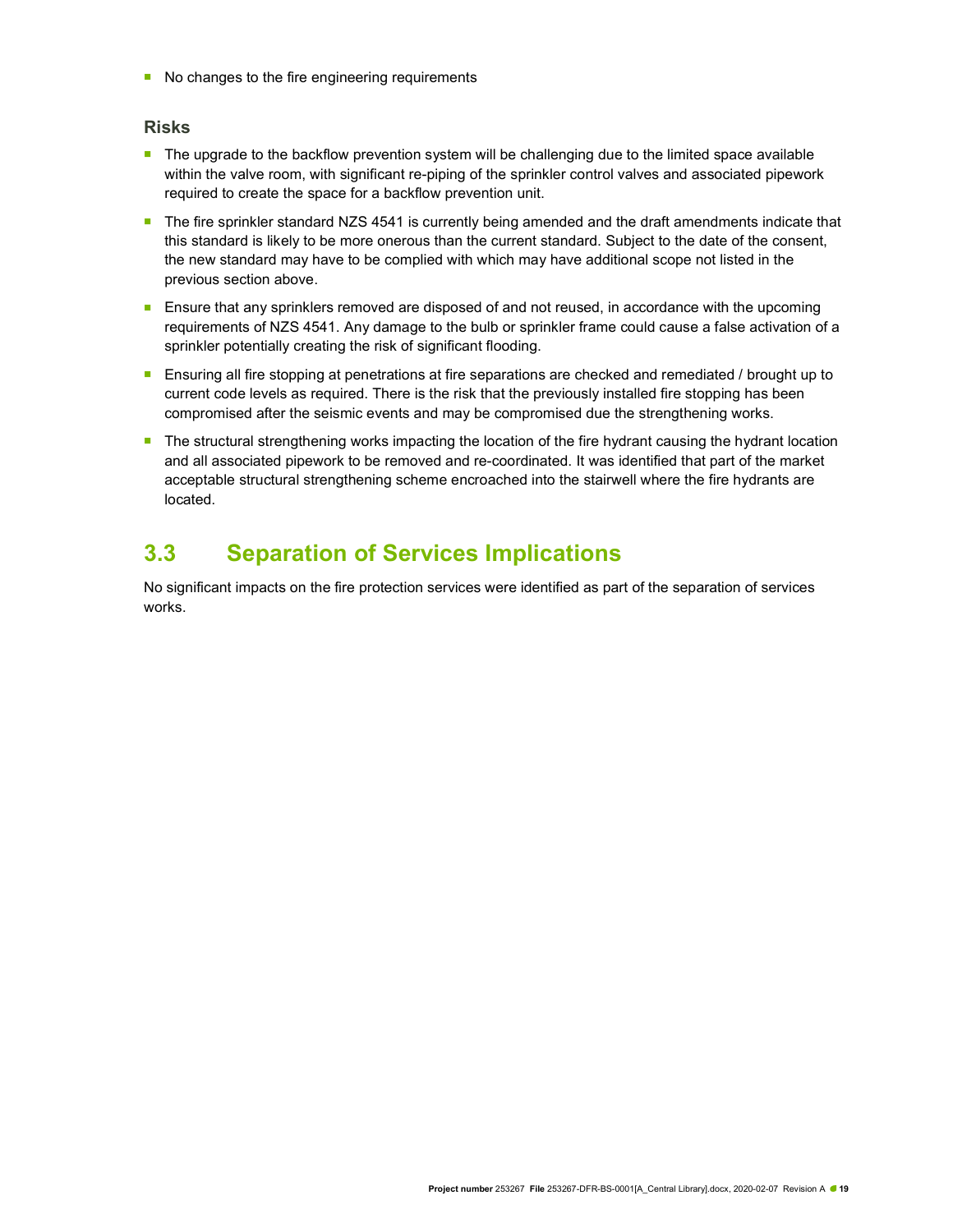# 4 Hydraulics Services

### 4.1 Condition Assessment Recommendations

As described in the Hydraulic Services Review Condition Assessment Report (appended) most of the hydraulics services equipment is original and was installed around 1991. In summary, the passive systems such as pipework and storage tanks are in reasonable condition and do not require replacement. Active components such as water heaters and fixtures should be replaced

Below are Aurecon's observations and recommendations regarding the hydraulics services components.

### 4.1.1 Water Supply Pipework

The water supply system consists of a single 50mm diameter connection from the public water main in Victoria Street. Mains pressure water is piped to storage tanks in the upper Roof Plantroom. Low pressure water is then reticulated from the tanks to the plumbing fixtures. The kitchenette sinks and drinking fountains adjacent to the cores are supplied directly with mains pressure cold water.

The water supply pipework is generally copper and has served approximately half of its indicative service life so does not require replacement.

There have been issues identified with some seized isolating valves and leaking mechanical joints. All valves and mechanical joints should be inspected with seized valves replaced and any leaks repaired.

### 4.1.2 Water Storage Tanks

The potable water storage system consists of six 3000 litre polyethylene tanks. Typical life would be 20-30 years however these tanks are in a non-aggressive environment and appear in reasonable condition. On that basis they do not require replacement. The connections, isolating valves and fill valves should be inspected and serviced or replaced as necessary.

Seismic restraints for the tanks are required.

### 4.1.3 Water Heaters

Most of the domestic hot water is supplied from two separate plantrooms on the Ground Floor. Each of these plantrooms contain two 250 litre electric hot water cylinders. Given their age these cylinders should be replaced. Consideration could be given to replacing these with heat pump hot water cylinders to improve energy efficiency. The water is currently circulated at 45°C which does not comply with the NZBC requirements for circulating systems to be maintained at not less that 60°C to prevent the spread of Legionella. The circulating temperature should be increased to at least 60°C or UV sterilisation systems installed. If the circulating temperature is raised, new tempering valves will be required for each group of fittings to ensure the hot water delivery temperature at the taps is within acceptable limits.

### 4.1.4 Sanitary Pipework

The sanitary plumbing pipework within the Library primarily consists of Solvent Cement Jointed uPVC. Much of the uPVC sanitary plumbing pipework appears to be in reasonable condition and is likely to remain serviceable well beyond the CIBSE indicative life expectancy of 20 years.

### 4.1.5 Sanitary Fixtures

The sanitary fixtures and fittings are of average condition and consistent with the age of the building. Some have been replaced due to failures.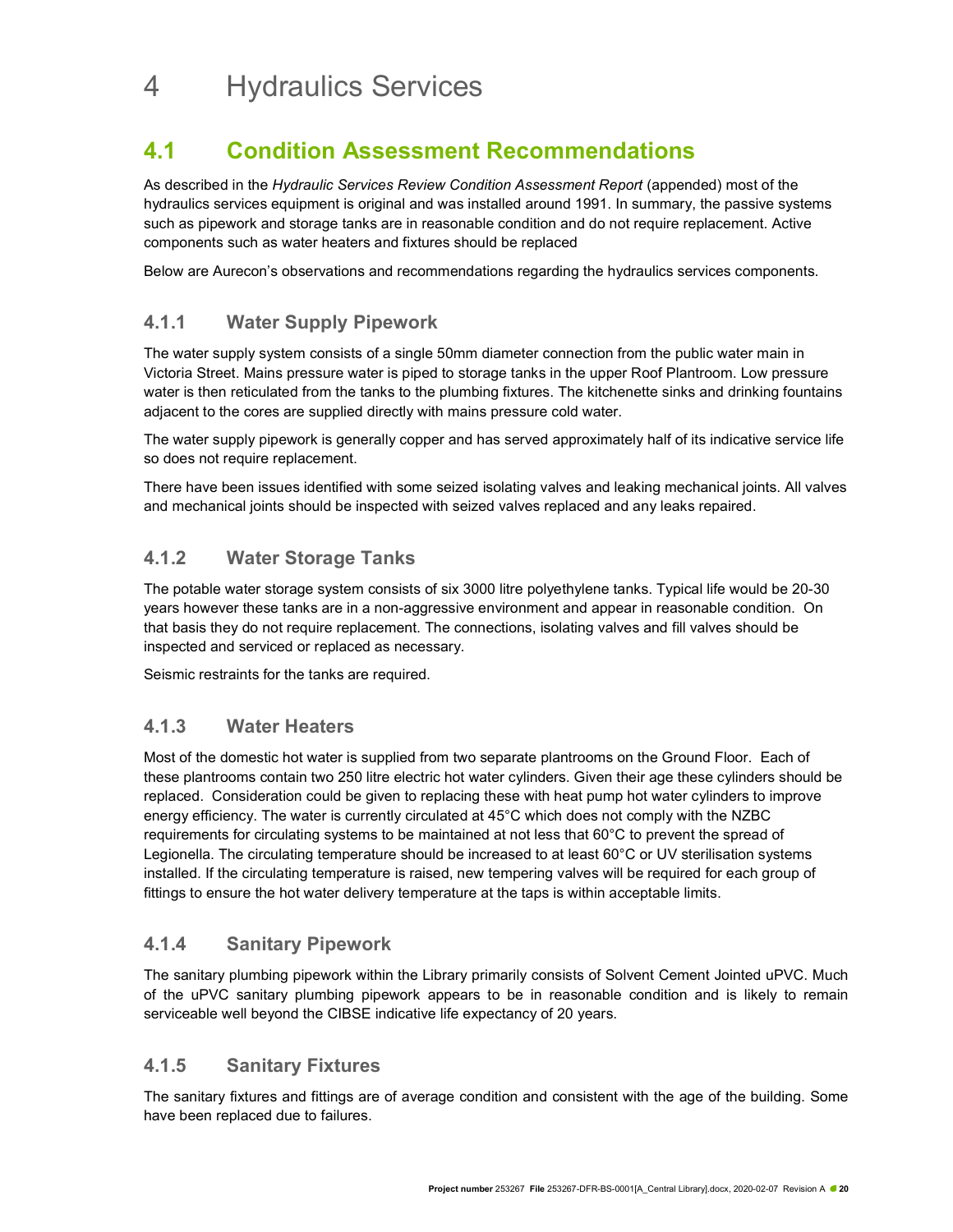We recommend that all the existing fixtures and fittings should be replaced with modern more water efficient fixtures and fittings.

### 4.1.6 Stormwater

The stormwater system drains from the gutters through 200 mm diameter solvent cement jointed PVC downpipes. These appear in reasonable condition and are likely to remain serviceable well beyond the CIBSE indicative life expectancy of 20 years. On this basis the downpipes do not require replacement.

### 4.2 Seismic Upgrade Implications

Refer to the appended drawings showing the high level implications for each seismic upgrade option against the Hydraulic services. The following sections summarise the implications of the base case seismic upgrade, the market acceptable upgrade, and the separation of services works:

### 4.2.1 Base Case Upgrade

The base case option assumes the requirement to maximise re-use where possible of existing services. The following is a summary of how these requirements can be implemented:

The pipework in the basement carpark is to be disconnected and removed to allow for the structural strengthening works. Reinstating the pipework with new is highly preferable as, in order to retain and reuse the existing pipework, careful removal, cleaning and storage would be required to prevent damage.

When the average rate of a tradesperson is considered and the time required to complete this, including the time to re-coordinate routes, it is likely to be more cost effective to replace the existing with new rather than re-use existing.

- The strengthening works impact all the bathrooms in the building. To allow for the strengthening works to occur, it is expected all of the bathrooms would be stripped out and replaced with new equipment, including:
	- $-$  new sanitary pipework;
	- new water pipework;
	- $-$  new sanitary fixtures and fittings;
	- all associated equipment including valves.
- All valves and mechanical joints to be inspected with all seized valves replaced and any leaks repaired.
- Isolating valves and fill valves for the water storage tank should be inspected and serviced or replaced as necessary.
- Seismic restraint for the water storage tanks to be provided.
- All new and modified hydraulic services are to be seismically restrained in accordance with NZS 4219.
- **Entire water system to be flushed; especially if domestic water pipework is being re-used; as it has been** stagnant since the closure of the library.
- All sensors / detectors and other equipment monitored by the BMS are compatible with upgrades to the BMS.

#### Key Assumptions:

- It is assumed that the selection, supply, and installation of all sanitary fixtures and fittings is to be per the Architect's schedules.
- All / any external drainage changes will be documented by others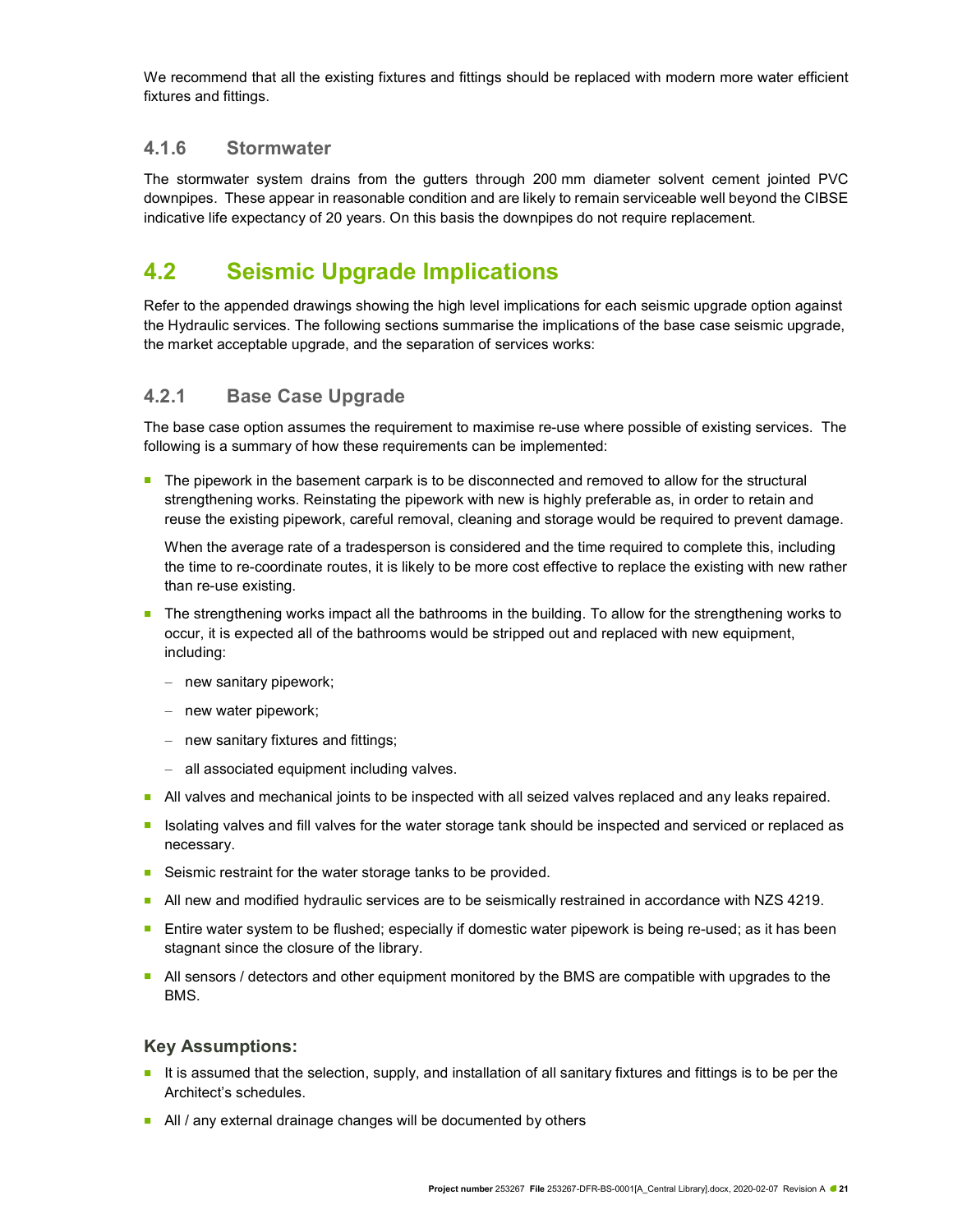### Risks

- The existing water heaters circulate water at 45°C which does not comply with the New Zealand building code requirements for the prevention of the spread of Legionella. The circulating temperature should be increased to at least 60°C or UV sterilisation systems installed. If the circulating temperature is raised, new tempering valves will be required for each group of fittings. Maintaining the current circulating hot water temperature of 45°C runs the risk of Legionella bacteria growth and spread.
- There is the potential that the rising mains, drainage stacks, vent risers and the like will be able to be retained and that new pipework at each floor level will utilise the existing connection points at each level. However, this will be dependent of the structural strengthening methodology and how it is implemented. Allowance should be made for the replacement of all pipework.
- Due to the structural strengthening works, the bathrooms may not be able to be reinstated in the same position as the existing bathrooms and may require to be relocated elsewhere. This will impact the location of existing hydraulic risers that could be re-used and the general hydraulic pipework routes.
- Deterioration of the plant if it has not been regularly maintained and/or used since the closure of the library resulting in replacement of plant that could have been reused or increased costs to bring the existing plant up to an acceptable working condition.

### 4.2.2 Market Acceptable Upgrade

The market acceptable option assumes the requirement to generally replace existing services. The below points are a summary of how these requirements can be implemented. In general, the extent of works required for the market acceptable option are similar to those outlined in the base case option, and similarly with the assumptions and risks. In addition to the requirements of the base case upgrade, the following works are required:

- **Replace the existing water heaters with new heat pump hot water cylinders to improve energy efficiency** and to circulate the hot water at over 60°C to prevent the spread of Legionella.
- If the mechanical boilers are replaced with a non-gas alternative, the gas supply pipework should be removed and isolated at the street connection point.

#### Key Assumptions:

- It is assumed that the selection, supply, and installation of all sanitary fixtures and fittings is to be per the Architect's schedules.
- All / any external drainage changes will be documented by others

#### Risks

- There is the potential that the rising mains, drainage stacks, vent risers and the like will be able to be retained and that new pipework at each floor level will utilise the existing connection points at each level. However, this will be dependent of the structural strengthening methodology and how it is implemented. Allowance should be made for the replacement of all pipework.
- Due to the structural strengthening works, the bathrooms may not be able to be reinstated in the same position as the existing bathrooms and may require to be relocated elsewhere. This will impact the location of existing hydraulic risers that could be re-used and the general hydraulic pipework routes.
- Deterioration of the plant if it has not been regularly maintained and/or used since the closure of the library resulting in replacement of plant that could have been reused or increased costs to bring the existing plant up to an acceptable working condition.

### 4.3 Separation of Services Implications

No significant impacts on the hydraulic services were identified as part of the separation of services works.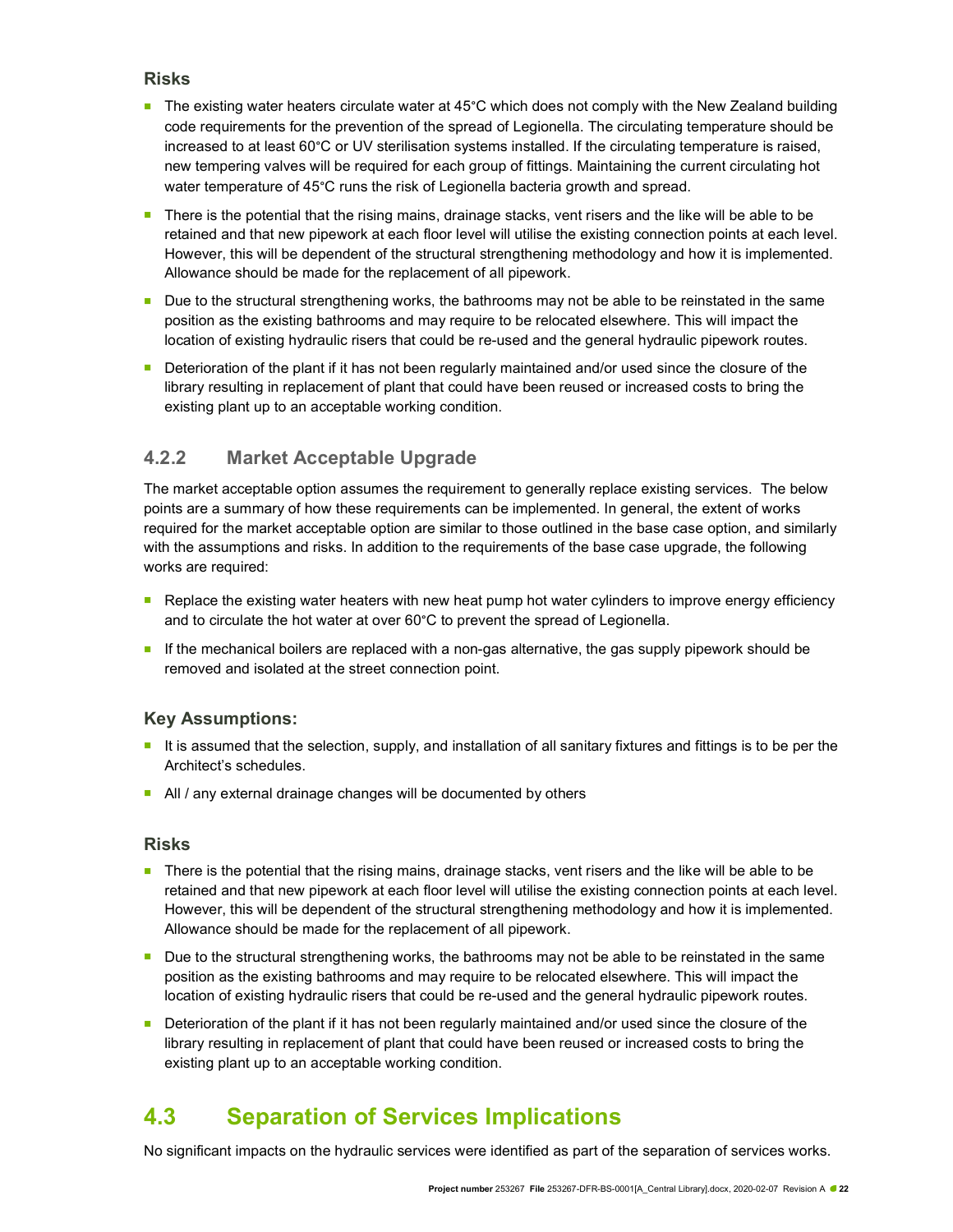## 5 Electrical Services

### 5.1 Condition Assessment Recommendations

### 5.1.1 Power Supply

The Library building is part of the WCC Campus comprising of six buildings; Civic Administration Building (CAB), Municipal Office Building (MOB), Town Hall, Art Gallery and Michael Fowler Centre (MFC). The Library is supplied from a shared 750kVA Wellington Electricity transformer located in Substation #1 on the common basement level. This transformer supplies the Art Gallery and CAB in addition to the Library.

The adequacy of the existing transformer capacity with regards to the proposed work and existing buildings are not addressed in this report.

Aurecon recommend a dedicated transformer to be provided to the Library as part of the services separation from the Campus precinct. Ideally this transformer should be located above ground as there are concerns around the flood risk of the basement.

### 5.1.2 Standby Diesel Generator

The Library building is supplied with standby (essential) power from an existing 500kW (1000kVA unmatched alternator arrangement) standby diesel generator located in the common basement level. This generator also supplies essential power to CAB, MOB and Town Hall buildings.

The existing generator is approximately 26 years old. The life expectancy of a standby generator is in the order of 30 years.

The adequacy of the existing generator capacity with regards to the proposed work is not addressed in this report.

Aurecon recommend a dedicated standby diesel generator to be provided to the Library as part of the services separation from the Campus precinct. We would recommend this generator is located above ground as there are concerns around the flood risk of the basement.

### 5.1.3 Main Switchboard

The Library is supplied from WCC Camps main switchboard MSB.CP located in the common basement level. This main switchboard provides non-essential power to the Library, CAB, Art Gallery and limited essential power supply to Library, CAB, Art Gallery, MOB and Town Hall. The Library does not have a dedicated main switchboard.

The non-essential 1600 Amp circuit breakers on MSB.CP has been recently upgraded. These circuit breakers are in excellent condition and expected to operate reliably for the foreseeable future.

Aurecon recommend a dedicated main switchboard to be provided (above ground) to the Library as part of the services separation from the Campus precinct.

### 5.1.4 Automatic Transfer Switch

The existing circuit breaker automatic transfer switch (ATS) is from original construction in the 1990s. The life expectancy of low voltage (LV) switchgear is approximately 25 years and this switch may fail in near future. Aurecon recommend testing and maintenance of the ATS.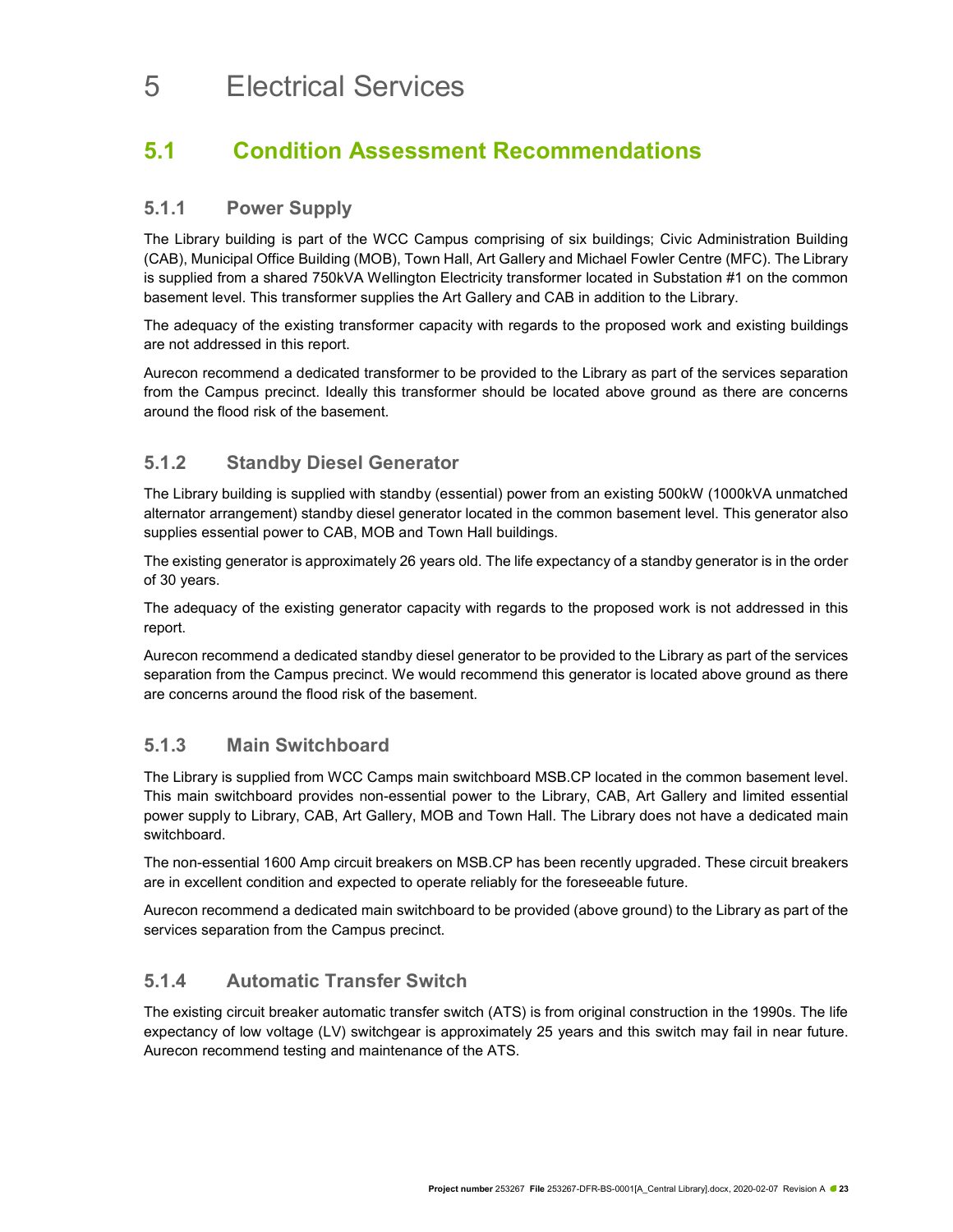### 5.1.5 Distribution Boards

Each Library floor is served by essential and non-essential distribution boards located within the North and South electrical riser cupboards. The North riser cupboard contains the essential and non-essential distribution boards while the South riser only contains the non-essential distribution boards.

The floor distribution boards comprise of main switch, tap-off box, modern miniature circuit breakers (MCB) for final power sub-circuit protection and lighting control sections.

The circuit breakers do not appear to be provided with residual current protection devices (RCD).

The floor distribution boards are from the original construction in the 1990s and approximately 26 years old. The life expectancy of low voltage (LV) switchgear is approximately 25 years. Aurecon recommend replacing the existing switchboards complete with new switchgear and RCDs where required as part of the structural strengthening works.

### 5.1.6 General Lighting and Emergency Lighting

The lighting to the Library floor is provided via suspended fluorescent luminaire with direct and indirect light distribution.

The lighting to Level 3 and 4 office floors is generally provided via recessed 600x600mm fluorescent luminaires with prismatic diffusers.

The light fittings generally appear to be from original construction. The life expectancy of internal lighting systems is approximately 20 years. Aurecon suggest replacing the existing fluorescent lighting with energy efficient LED lighting system as part of the structural strengthening.

The Library and office floors are not provided with self-contained emergency luminaires. The emergency lighting is presently provided by normal lighting connected to the essential supply (generator backup). This type of emergency lighting does not comply with the latest Building Code. Aurecon recommend providing selfcontained emergency lighting to comply with Building Code and fire engineering report as part of the structural strengthening works.

### 5.1.7 Small Power

Power distribution to the Library and office floors are via existing wall-mounted switched power outlets on wall or columns. Skirting trunking along the perimeter wall are installed in some areas. The life expectancy of switched socket outlets are approximately 15 years. Aurecon recommend replacing switched socket outlets as part of the structural strengthening works.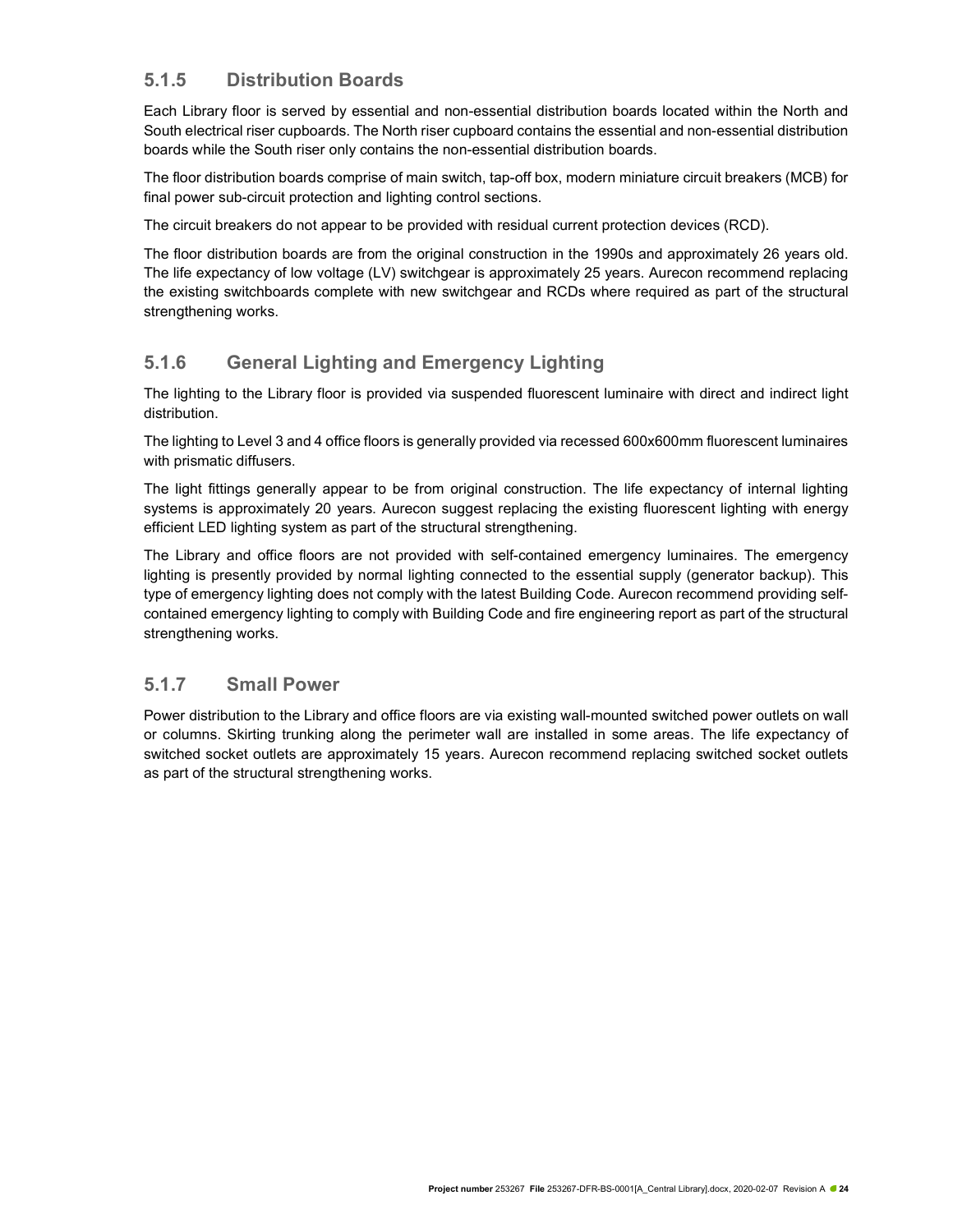### 5.2 Seismic Upgrade Implications

Refer to the attached drawings showing the high-level implications for each seismic upgrade option against this service category. Generally, the requirements for both base case and market acceptable are the same. Please note the following differences between the schemes and services requirements:

- Diaphragm Strengthening 40% scheme located only on top of Ground floor slab. 80% scheme- located on all levels. Penetrations in FRP required for floor boxes to be re-instated- floor requires scanning to ensure that the prestressing strands in the floor are not cut. Structural framing may be required to support floor units if floor boxes are not parallel to direction of hollowcore.
- Seismic Frame- 40% scheme has no seismic frames, seismic frames located on all levels for 80% scheme. All hardware including security cameras and cabling to be re-located to accommodate proposed strengthening works where necessary.
- Alpha slab support- proposed locations are generally the same between schemes. Penetrations through support beams required where cable trays are to be re-instated through existing penetrations
- Hollow core support- locations are generally the same between schemes however the 40% scheme includes more extensive works that extend below the beam. All cable trays to be re-instated in new locations to accommodate strengthen works.
- **Proposed strengthening works require removal of high voltage switchgear, transformers and high voltage** cabling in basement and ground floor levels. Further structural detailed design with proposed works in these spaces reduced or excluded can be carried out. Implications to be worked through with Wellington Electricity.
- New dedicated Main Switchboard to be located on ground floor for essential and non-essential supply.
- New dedicated generator to be located on ground level.
- All existing electrical circuits to be pulled back to local distribution board, removed and replaced with new. Cable tray and containment may be reused and re-instated through existing penetrations or below strengthening works where necessary.

### 5.2.1 Base case & Market acceptable Upgrade

The base case option assumes the requirement to maximise re-use where possible of existing services. However, both schemes remain similar in terms of our recommendations for the works:

- Transformer and Switch Gear Room Aurecon recommend a dedicated transformer to be provided to the Library as part of both schemes. The proposed strengthening works cannot be carried out without removing HV switchgear and transformers from their respective ground and basement plant rooms. Equipment within these spaces is owned and maintained by Wellington Electricity. Further review of the structural works in these spaces will be refined in future design phases, to understand if the impact to these services can be reduced, with implications to be worked through with Wellington Electricity.
- Main Switchboard- Aurecon recommend a dedicated main switchboard to be provided (above ground) to the Library as part of any works. The building currently has no dedicated Main Switchboard, instead relying on services from the Campus Main Switchboard located beneath the CAB building within the basement. All existing electrical and communications circuits, including cable tray/ containment to be pulled back to local distribution board, removed and replaced with new.
- **Containment Cable tray and containment may be re-used and re-instated through existing penetrations** or below strengthening works where necessary. However, it is recommended all containment systems are removed to allow for more ready structural access. All containment systems (including re-used existing systems) will require new seismic bracing to current code requirements.
- **Small Power All existing electrical and communications circuits to be removed and replaced with new.** Where new FRP is required on floors, this will required removal and replacement (with new) of floor boxes - requires further detailed structural analysis to confirm if these impacts can be minimised.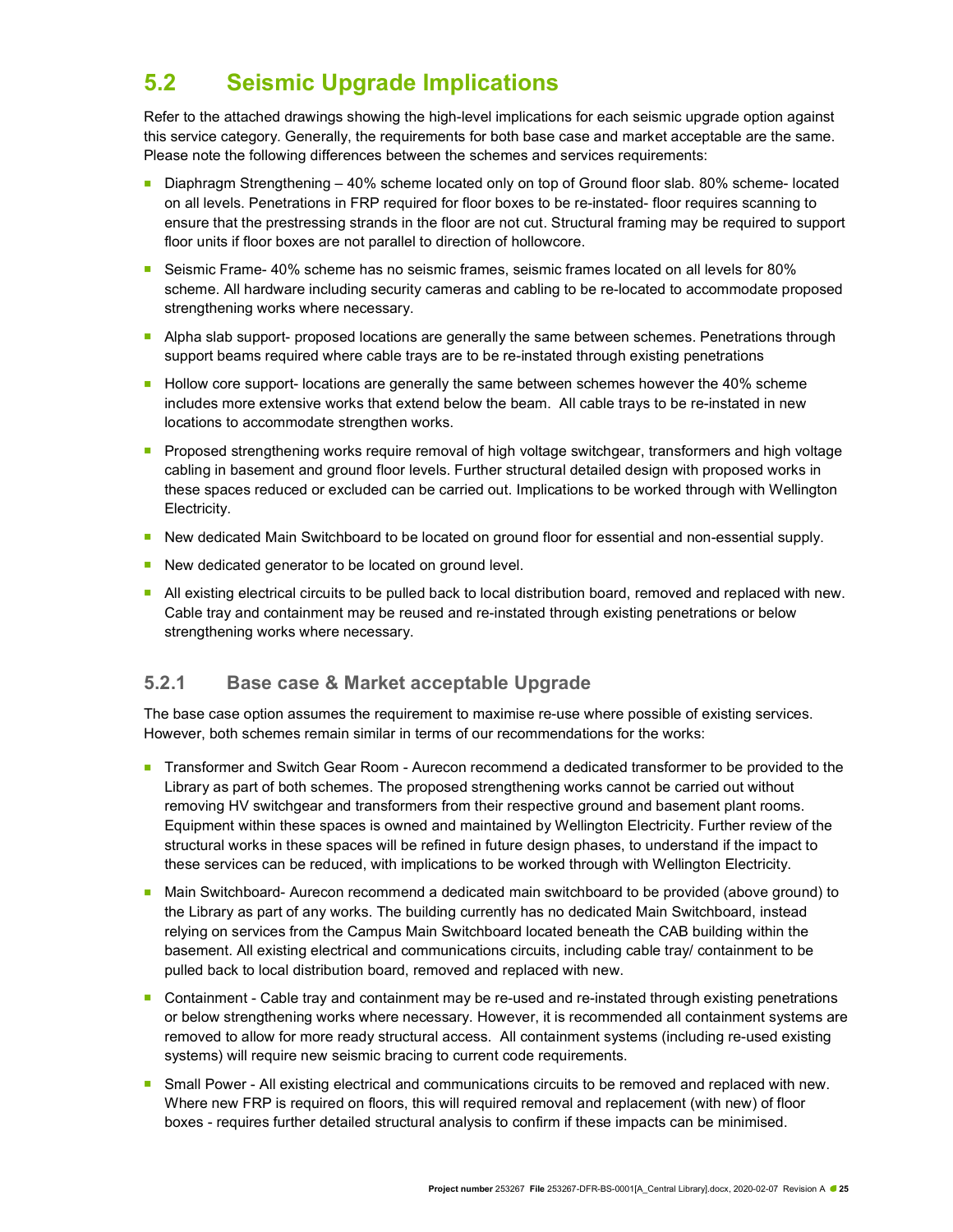- Electrical Distribution Boards Distribution boards are generally able to be re-used, but are considered at end of life and unreliable. Aurecon recommends replacing the existing switchboards complete with new sub-mains from the proposed new Main Switchboard.
- All lighting is generally at end of life. It is recommended to replace all lighting including exit and emergency lighting throughout the building.

#### Risks:

**Removal and isolation of 11kV equipment and cables to allow for strengthening works. The scope of** these works will need to be confirmed through future design phases depending on the ability for the structural systems to avoid these areas. However, there is a significant risk that outages to HV equipment will be required, which would need to be negotiated with Wellington Electricity, and may potentially require amendments to the HV supply to the site to minimise impact to other network users.

#### Assumptions:

- New dedicated generator to be located on upper level to supply new essential services within the building. This is likely to require a dedicated housing with acoustic treatment and fuel storage facilities.
- **Existing generator supplying campus to remain in current basement location and all cables to campus** essential supply board to be removed to allow for strengthening works and re-instated.
- 11kV cables to MOB transformer room to remain in basement
- **Penetrations in FRP for floor boxes to be re-instated- floor requires scanning to ensure that the** prestressing strands in the floor are not cut. Structural framing may be required to support floor unit if floor boxes are not parallel to direction of hollowcore.
- All cable trays including 600mm wide can be re-instated through existing penetrations with penetrations added through proposed supports.
- **Levels 3, 4 and locations on lower levels to have new suspended ceilings similar to existing ceiling. All** areas where services are exposed are to remain exposed.

### 5.3 Separation of Services Implications

The following is a summary of the separation of services implications:

- Generator Aurecon recommend a new dedicated standby diesel generator to be provided to the Library as part of the services separation from the Campus precinct. Cables from the existing generator to the Civic Main Switchboard in the CAB building basement requires removal and isolation for strengthening works to be carried out.
- Main Switchboard It has already been recommended above that a new Main Switchboard is installed within the Central Library building as part of the seismic upgrade works.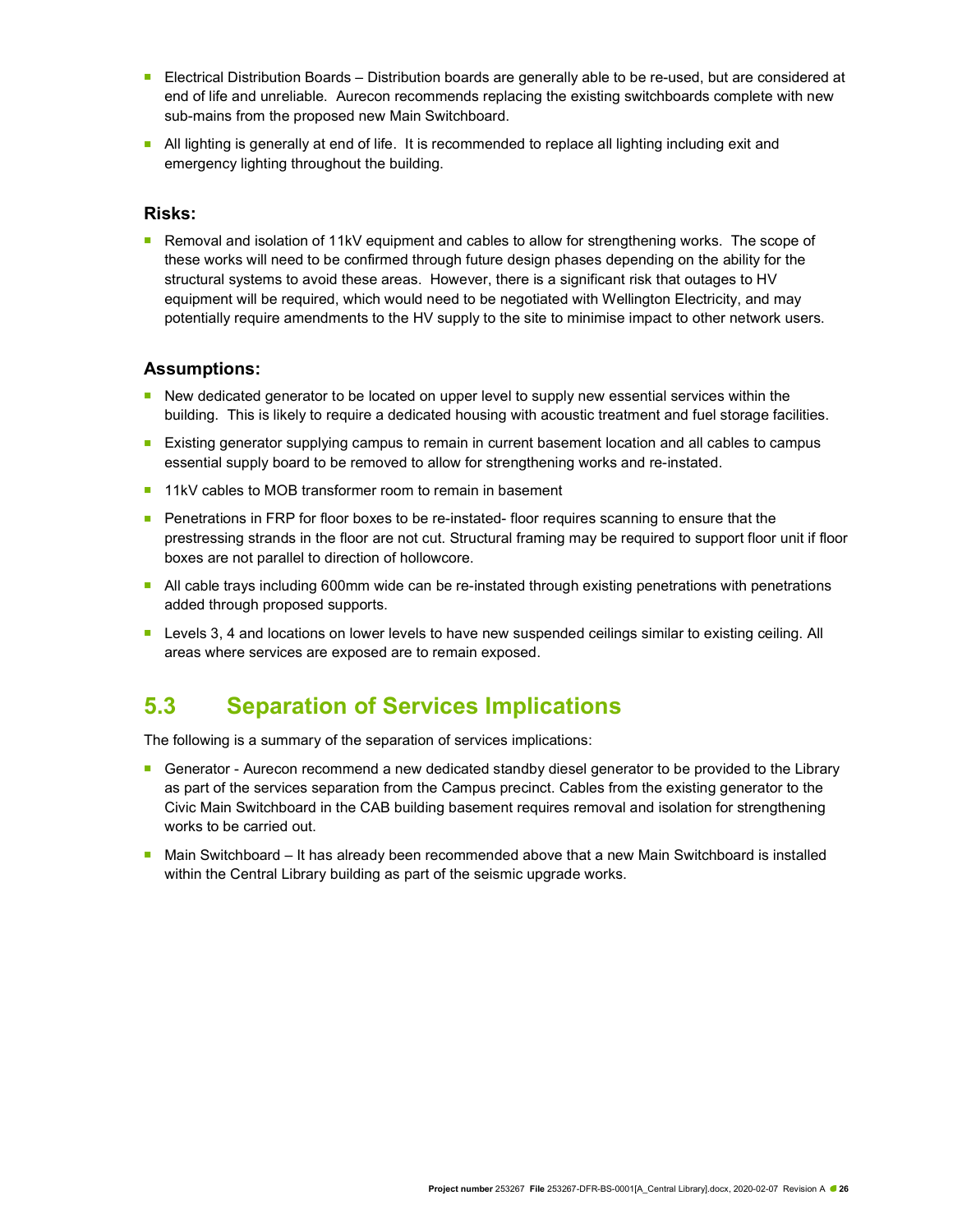# 6 ICT & Security Services

### 6.1 Condition Assessment Recommendations

### 6.1.1 Structured Cabling Systems (SCS) and Telecommunication Spaces

The Library has two fibre optic backbone connections to the rest of the WCC Campus precinct.

The Library has two main telecommunication cabling risers similar to the electrical submain distribution in North and South risers.

The distribution cabling is a mixture of Category 5e (CAT5e) U/UTP, CAT5 U/UTP and CAT6 U/UTP twisted pair. The structured cabling appears to have been partly replaced recently based on the type of cabling.

The Library has the telecommunication spaces and communication cabinets noted on the table below. The make of the cabinets is a mixture of ModemPak, Dell, Rittal and Europak suggesting some of the cabinets from original construction have been replaced at some point. Generally, the existing cabinets have between 5 and 15RU spare capacity.

| <b>Floor Level</b> | <b>Telecommunication Cabinet</b><br><b>Space Name</b> |                 |
|--------------------|-------------------------------------------------------|-----------------|
| Ground             | East                                                  | 1 x 42 RU       |
|                    | West                                                  | 1 x 42 RU       |
| Mezzanine          | West                                                  | $1 \times 6$ RU |
| Level 1            | East                                                  | 1 x 42 RU       |
|                    | West                                                  | 1 x 42 RU       |
| Level 2            | Fast                                                  | 1 x 42 RU       |
|                    | West                                                  | 1 x 42 RU       |
| Level 3            | East                                                  | 1 x 42 RU       |

The existing telecommunication cabling may be reused if the extent of the structural work is limited and telecommunication outlet locations remain unchanged. If the structural work is extensive involving removal of floor slabs, Aurecon recommends replacing all twisted pair telecommunication cabling with CAT6A F/UTP.

Aurecon recommends any new cabling to be CAT6A F/UTP to ensure cabling will be future proofed and providing better performance with the increasing demand of power of ethernet (PoE) devices and electromagnetic interference.

New CAT6A telecommunication cabling may not be accommodated within existing cable pathways such as skirting and cable trunking due to increase fill capacity and bending radius, and as such there will be needs to be some replacement of cable containment systems.

### 6.1.2 Access Control and Intruder Detection (ACID)

The security system is based on a Gallagher FT system with various controllers throughout the Library building floors. The main security control equipment is located in Level 1 of the MOB building and monitoring is carried out in the security control room.

Most of the devices are connected to the field controllers on the same level. The card readers are generally between Gallagher make. The passive infrared (PIR) detector make varies and dependent on the type of area covered.

The cabling consists of CAT5 and CAT6 twisted pair connected to the nearest dedicated security controller.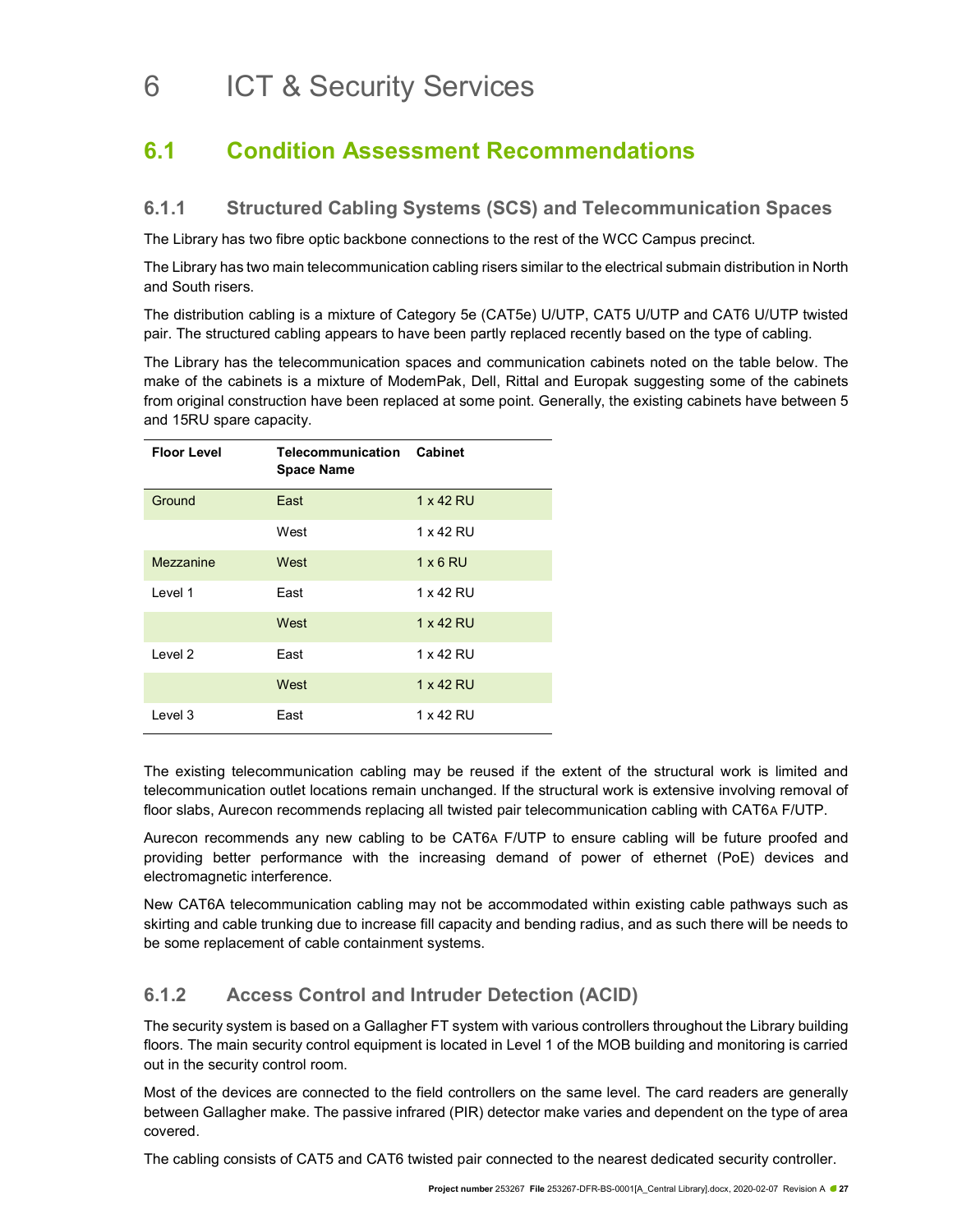The CCTV cameras are centralised through the various network video recorders (NVR) with video management systems in the MOB building and report to control room operator desk monitors and wall monitors inside the MOB building Level 1 security control room. The CCTV camera coverage, make and condition is unknown.

### 6.2 Seismic Upgrade Implications

Refer to the attached drawings showing the high-level implications for each seismic upgrade option against this service category. The following summary observations are made:

### 6.2.1 Base case and Market Acceptable Upgrade

The base case option assumes the requirement to maximise re-use where possible of existing services. However, both schemes remain similar in terms of our recommendations for the works:

- All existing communications circuits to be pulled back to local floor distribution frames, removed and replaced with new. Cable tray and containment may be reused and re-instated through existing penetrations or below strengthening works where necessary. Aurecon recommends any all cabling to be CAT6A F/UTP to ensure cabling will be future proofed and providing better performance with the increasing demand of power of ethernet (PoE) devices and electromagnetic interference. There is a risk that new CAT6A telecommunication cabling may not be able to be accommodated within existing cable pathways such as skirting and cable trunking due to increase fill capacity and bending radius, and as such there may be a need to be some replacement of cable containment systems.
- **Existing communications floor distributors may be able to be re-used, but it is generally recommended to** replace with new. Based on this recommendation, we would be recommending the complete replacement of all existing structured cabling within the building, including distribution frames.
- **The building currently has no main communications room, with systems connected back into the campus** in a campus network. It is recommended a new main communications room is allowed for the building.
- **Hardware including CCTV cameras and controllers to be removed to allow for strengthening works to be** carried out and re-instated. Red Wolf (incumbent security advisor to WCC) advised hardware generally in good condition.
- **The various controllers located throughout the Library building generally require removal to allow for** strengthening works to be carried out and are to be re-instated in existing locations. Red Wolf advised hardware generally in good condition.

#### Risks:

**Should any communication equipment or cabling be maintained, there may be a risk with the compatibility** with any existing equipment with new cabling and systems.

#### Assumptions:

- Main security control equipment located on Level 1 of the MOB building to remain in current location no new dedicated system to be implemented.
- **Penetrations in FRP for floor boxes to be re-instated- floor requires scanning to ensure that the** prestressing strands in the floor are not cut. Structural framing may be required to support floor unit if floor boxes are not parallel to direction of hollowcore.
- All cable trays including 600mm wide can be re-instated through existing penetrations with penetrations added through proposed supports.
- **Levels 3, 4 and locations on lower levels to have new suspended ceilings similar to existing ceiling. All** areas where services are exposed are to remain exposed.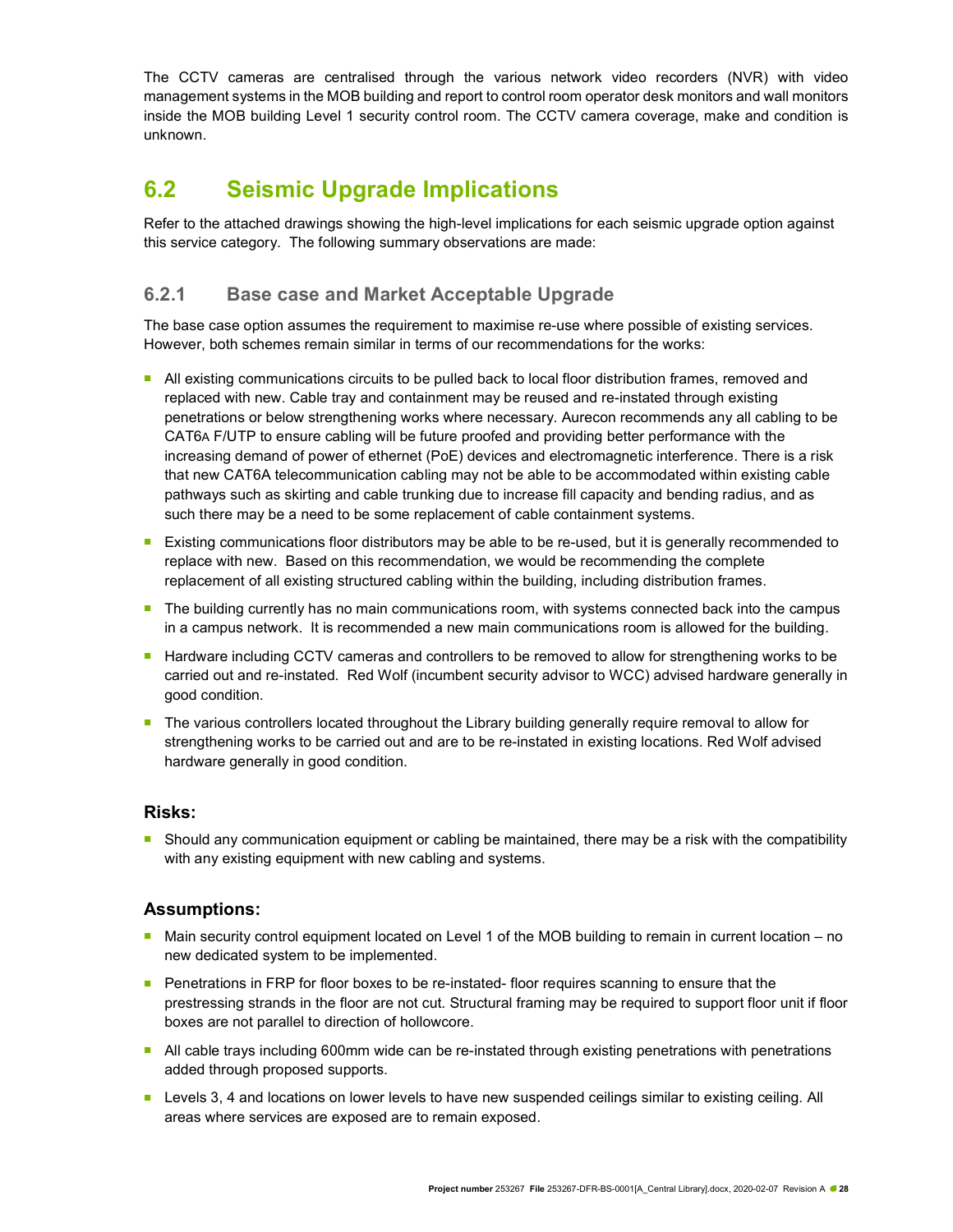### 6.3 Separation of Services Implications

The following is a summary of the separation of services implications:

- **Aurecon recommend allowing for new incoming telecommunication cabling from internet service** providers directly from street to allow separation from the Campus precinct if required in future.
- Aurecon similarly recommend access control and intruder detection system to operate independently from Campus precinct in the future.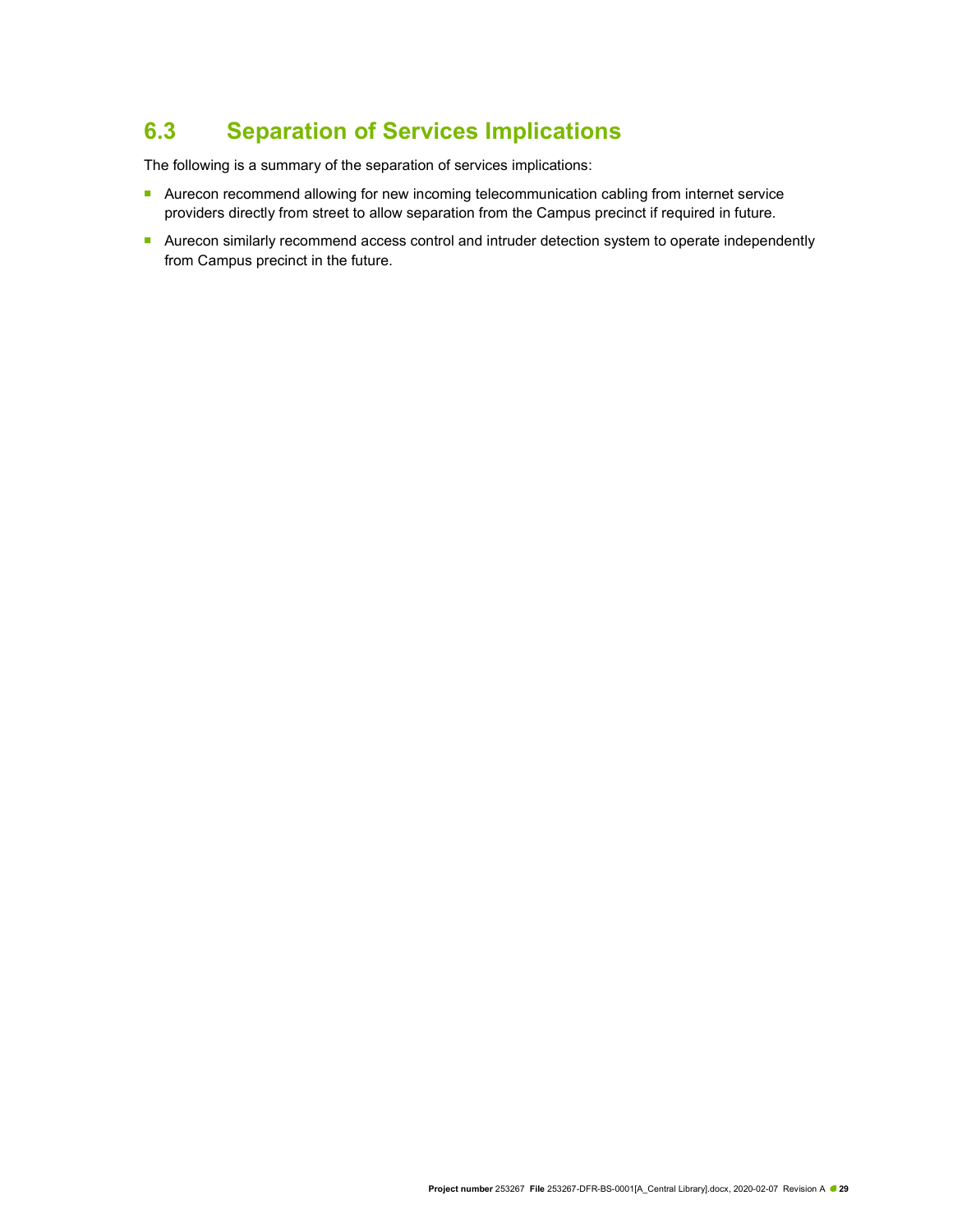# 7 Vertical Transport

Aurecon do not have a condition survey for the vertical transport systems however we would recommend that as a minimum a full refurbishment should be allowed for all lifts and escalators.

We have not made any commentary regarding potential structural implications.